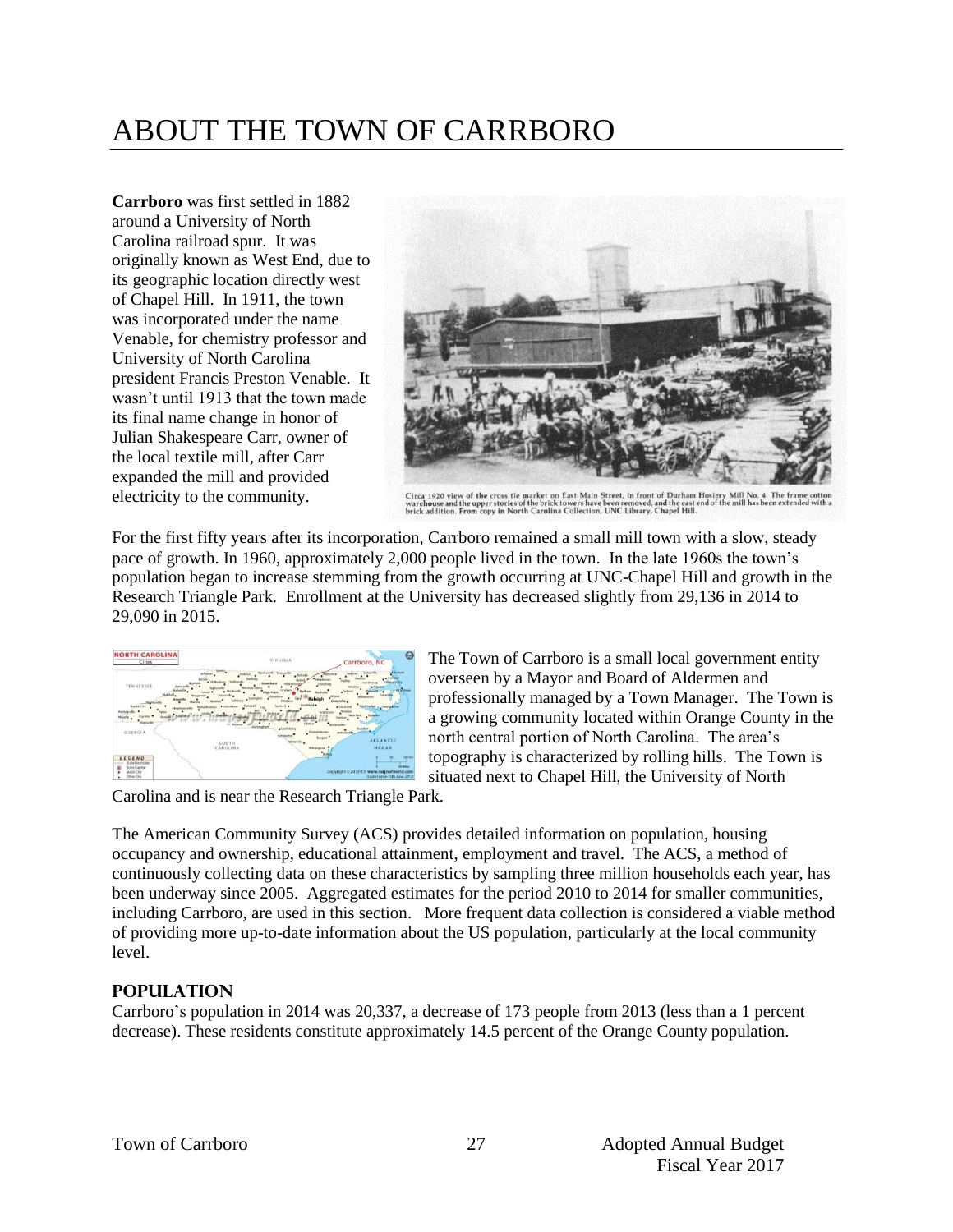#### **Ethnic Composition**

The chart below shows the changes in ethnic composition since the 2010 Census. The groups that have seen the most change is the Other (two or more races) population (decreased 50%) and the American Indian and Alaska Native population which saw a decrease of 67%.

| <b>Ethnic Composition of Carrboro</b> |        |        |                |  |
|---------------------------------------|--------|--------|----------------|--|
| Race                                  | 2010   | 2014   | <b>Percent</b> |  |
|                                       |        |        | <b>Change</b>  |  |
| Other (two or more races)             | 1,518  | 759    | $-50\%$        |  |
| Asian                                 | 1,225  | 1,688  | 38%            |  |
| American Indian and Alaska            |        |        |                |  |
| Native                                | 189    | 63     | $-67%$         |  |
| <b>Black or African American</b>      | 1,949  | 1,905  | $-2\%$         |  |
| White                                 | 10,217 | 12,566 | 23%            |  |
| Hispanic or Latino                    | 2,485  | 3,356  | 35%            |  |

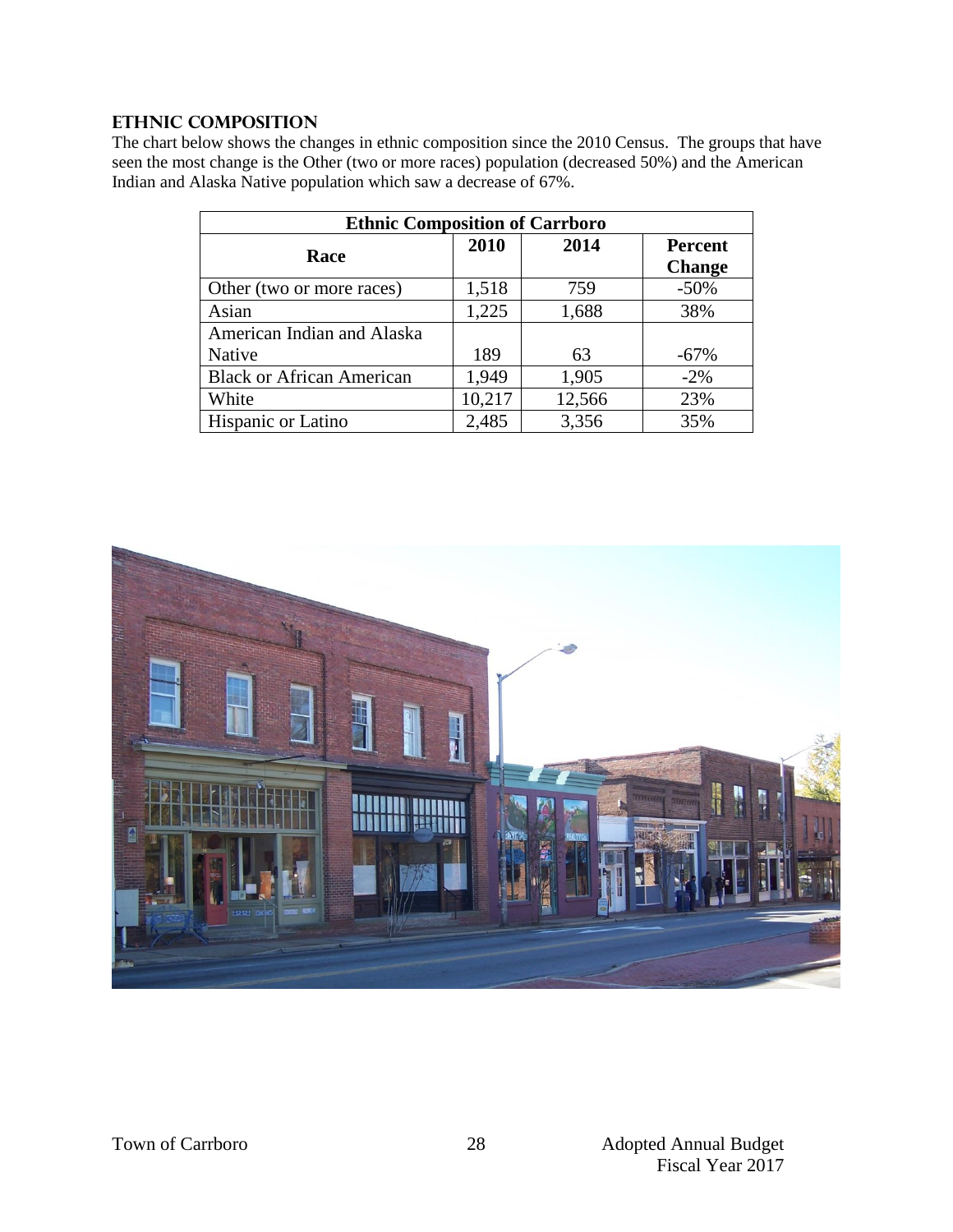#### **Age Composition**

The combined age groups of the years 20 to 54 make up 61 percent of Carrboro's total population. The biggest increase took place in the 60 to 64 age group, with an increase of 33%. The largest age group in Carrboro continues to be the 25 to 34 age group, at 22.5 percent of the population. The greatest decrease was with the age groups of under 5 and 5 to 9, showing a decrease of 9%.

| Age                                                                | <b>Number</b> | $%$ of<br><b>Population</b> | % Change from<br><b>Prior Year</b> |  |
|--------------------------------------------------------------------|---------------|-----------------------------|------------------------------------|--|
| <b>Under 5 Years</b>                                               | 1,540         | 7.5                         | $-9%$                              |  |
| 5 to 9 Years                                                       | 1,643         | 8.0                         | $-9%$                              |  |
| 10 to 14 Years                                                     | 1,252         | 6.1                         | 0%                                 |  |
| 15 to 19 Years                                                     | 843           | 4.1                         | 2%                                 |  |
| 20 to 24 Years                                                     | 2,114         | 10.3                        | 6%                                 |  |
| 25 to 34 Years                                                     | 4,616         | 22.5                        | $-2%$                              |  |
| 35 to 44 Years                                                     | 3,036         | 14.8                        | $-7%$                              |  |
| 45 to 54 Years                                                     | 2,790         | 13.6                        | 0%                                 |  |
| 55-59 Years                                                        | 1,130         | 5.5                         | 2%                                 |  |
| 60 to 64 Years                                                     | 494           | 2.4                         | 33%                                |  |
| 65 to 74 Years                                                     | 556           | 2.7                         | 13%                                |  |
| 75 to 84 Years                                                     | 330           | 1.6                         | $-8%$                              |  |
| 85 Years and Over                                                  | 166           | 0.8                         | 10%                                |  |
| Source: U. S. Census Bureau 2010-2014 American Community<br>Survey |               |                             |                                    |  |

#### **Housing**

Carrboro continues to be mostly a community consisting of rental units as 63 percent of the housing stock is renter occupied. Owner occupied housing is 37 percent of occupied housing units. The total housing stock of 9,205 housing units had a vacancy rate of 6.8 percent. Of the total housing units, 49 percent was in single-unit structures, 50 percent was in multi-unit structures, and 1.3 percent was mobile homes. There have been 1.7 percent of the housing units built since 2010.

The median value of a housing unit in Carrboro in 2010-2014 was \$334,700, which is an 8.8 percent increase from \$307,600 in 2010.

#### **Income**

The 2010-2014 median household income is \$51,310. Twenty four percent of the households earn less than \$25,000 a year. Twenty five percent of the households make between \$25,000 and \$50,000 a year, while fifty one percent of households make more than \$50,000 a year.

29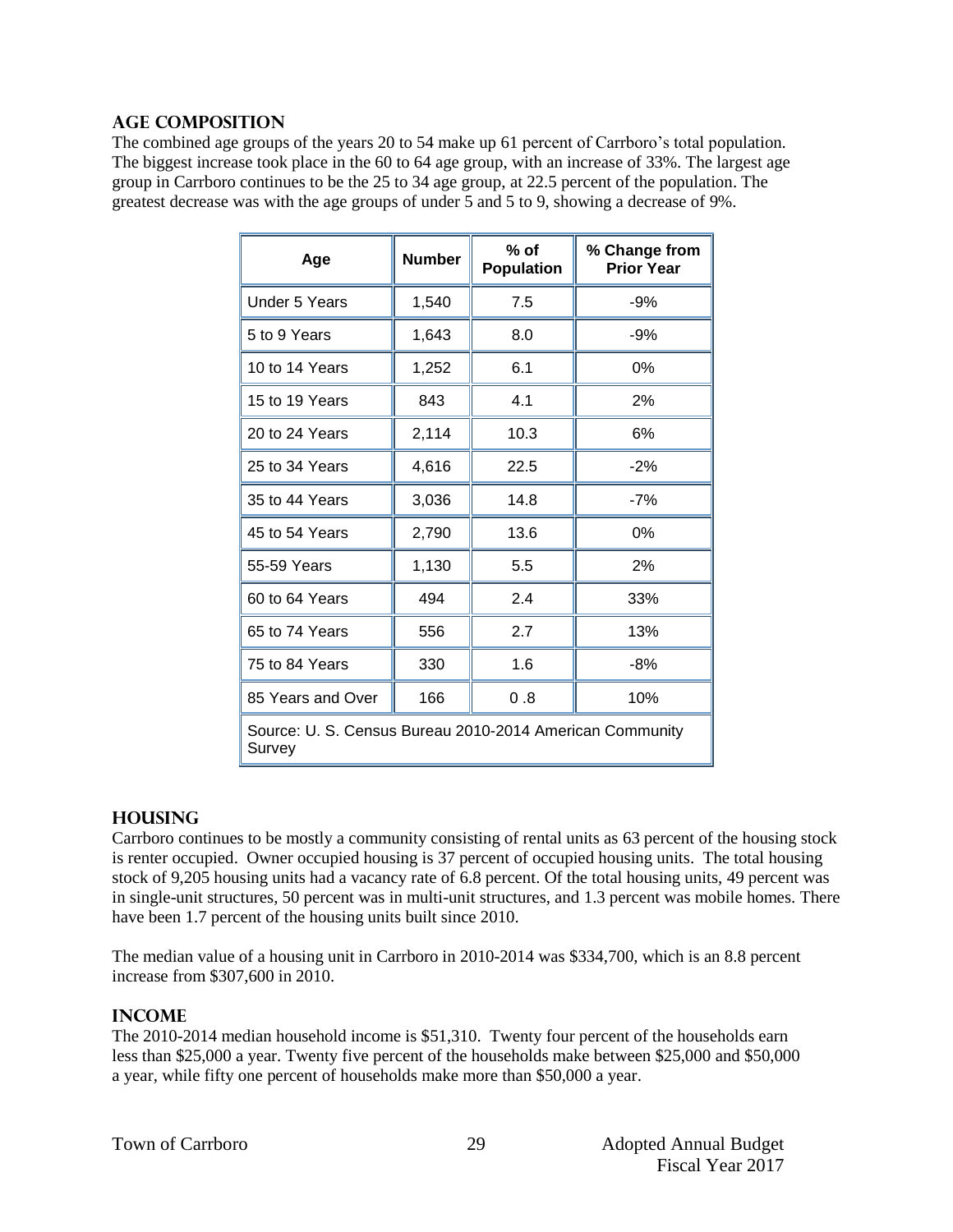#### **Employment**

Employment levels in Carrboro reflect an increase in the unemployment rate from 3.9% in 2014 to 4.2 % in 2015, which is well below the state unemployment rate of 5.3%.



Source: homefacts.com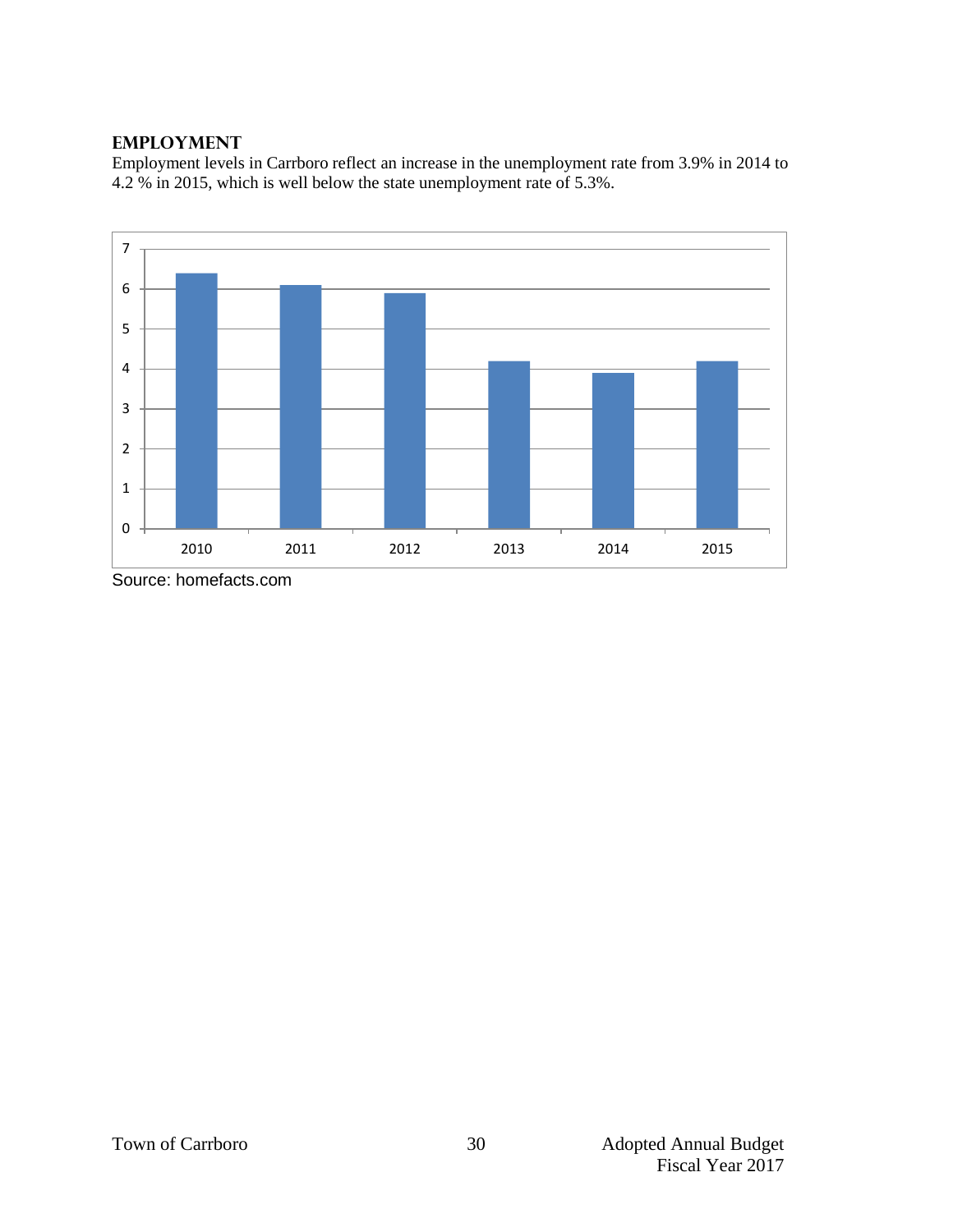The major employers within Orange County in 2015 (those with 450 or more employees) reflect the dominance of the professional services sector.

|                                             | # of             |
|---------------------------------------------|------------------|
| <b>Employer</b>                             | <b>Employees</b> |
| University of North Carolina at Chapel Hill | 11,964           |
| <b>UNC Health Care System</b>               | 8,190            |
| <b>Chapel Hill-Carrboro City Schools</b>    | 1,886            |
| <b>Orange County Schools</b>                | 810              |
| <b>Orange County Government</b>             | 894              |
| <b>Town of Chapel Hill</b>                  | 714              |

*Source: Employer websites*

# **Employment by Sector, 2015**



*Source: American Community Survey*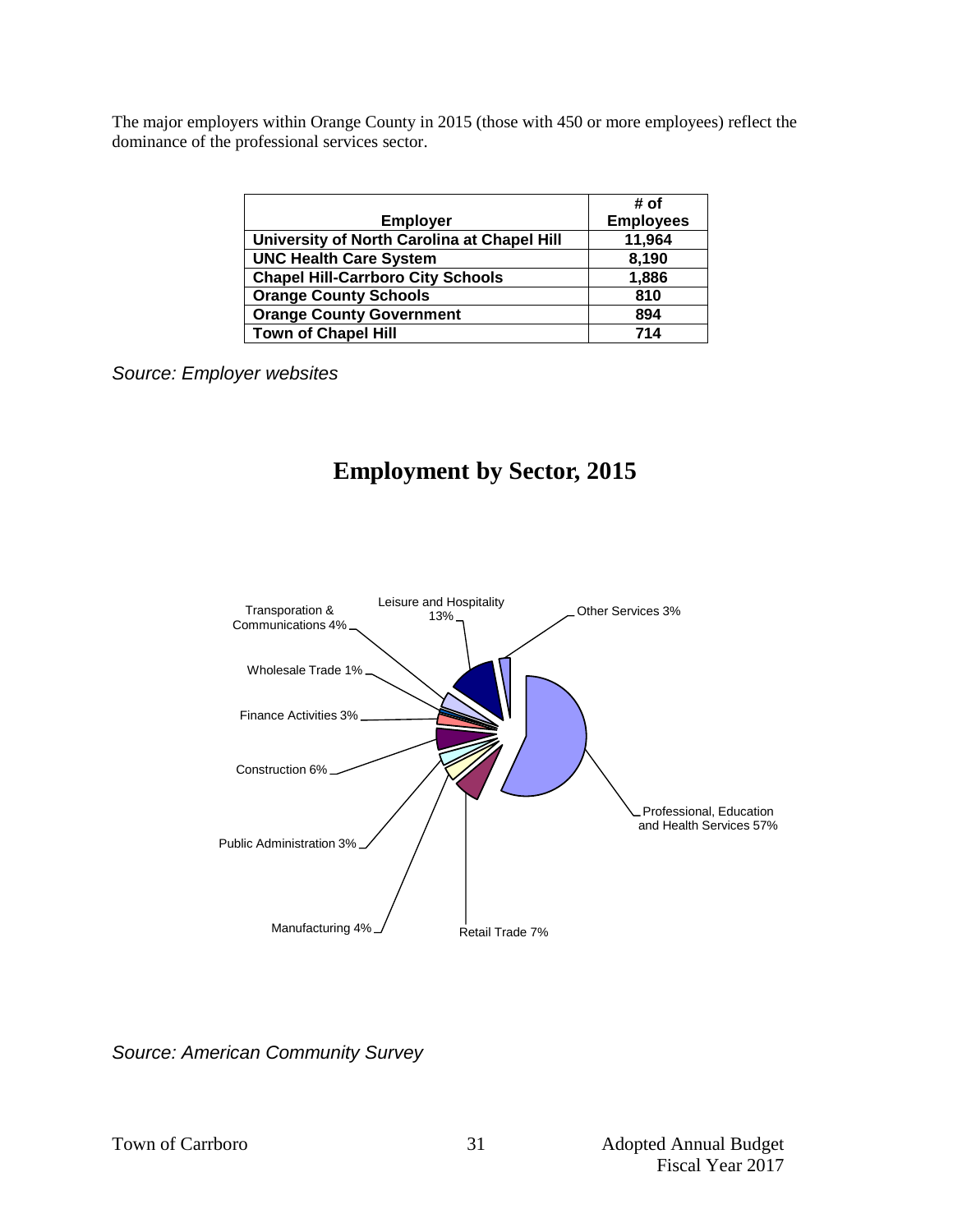# **Key Intergovernmental Relationships**

The Town of Carrboro has many relationships with surrounding communities and with other State and regional organizations that affect the services provided to the community. A summary of these relationships follows:

# *State of North Carolina*

- Established the Town by granting a municipal charter
- Grants and imposes powers to the Town
- Constructs and maintains a road network within the Town limits
- Is the conduit for transportation improvement funds used to maintain roads
- Collects and distributes certain taxes to the Town (sales taxes, beer and wine taxes, etc.)

# *Triangle J Council of Governments (TJCOG)*

- Provides planning and other services to towns that are members of this voluntary organization that represents a region of municipal and county governments, including Carrboro
- Includes one delegate and one alternate to its board of delegates

# *City of Durham*

• Provides staff for the Durham/Chapel Hill/Carrboro Metropolitan Planning Organization (Transportation Advisory Committee)

# *Chatham County*

• Meets with town staff via Orange-Chatham Work Group on occasion to review development issues. Development at the border affects each community.

## *University of North Carolina*

- Has mutual aid agreement for police services and emergencies
- Involves town in planning for Carolina North
- Allows use of easement for Libba Cotten bikeway

## *Orange Water and Sewer Authority*

- Provides a mutual aid agreement for emergency response
- Extends water and sewer services in Carrboro zoning jurisdiction in accordance with policies of the Board
- Maintains fire hydrants used by the Carrboro Fire Department

## *Orange County*

- Provides mutual aid agreement for police services
- Provides recycling services to Carrboro
- Participates in Joint Planning Agreement
- Plans jointly with Town for use of Housing and Urban Development Funds (HUD) and receives local contribution from Town toward affordable housing initiatives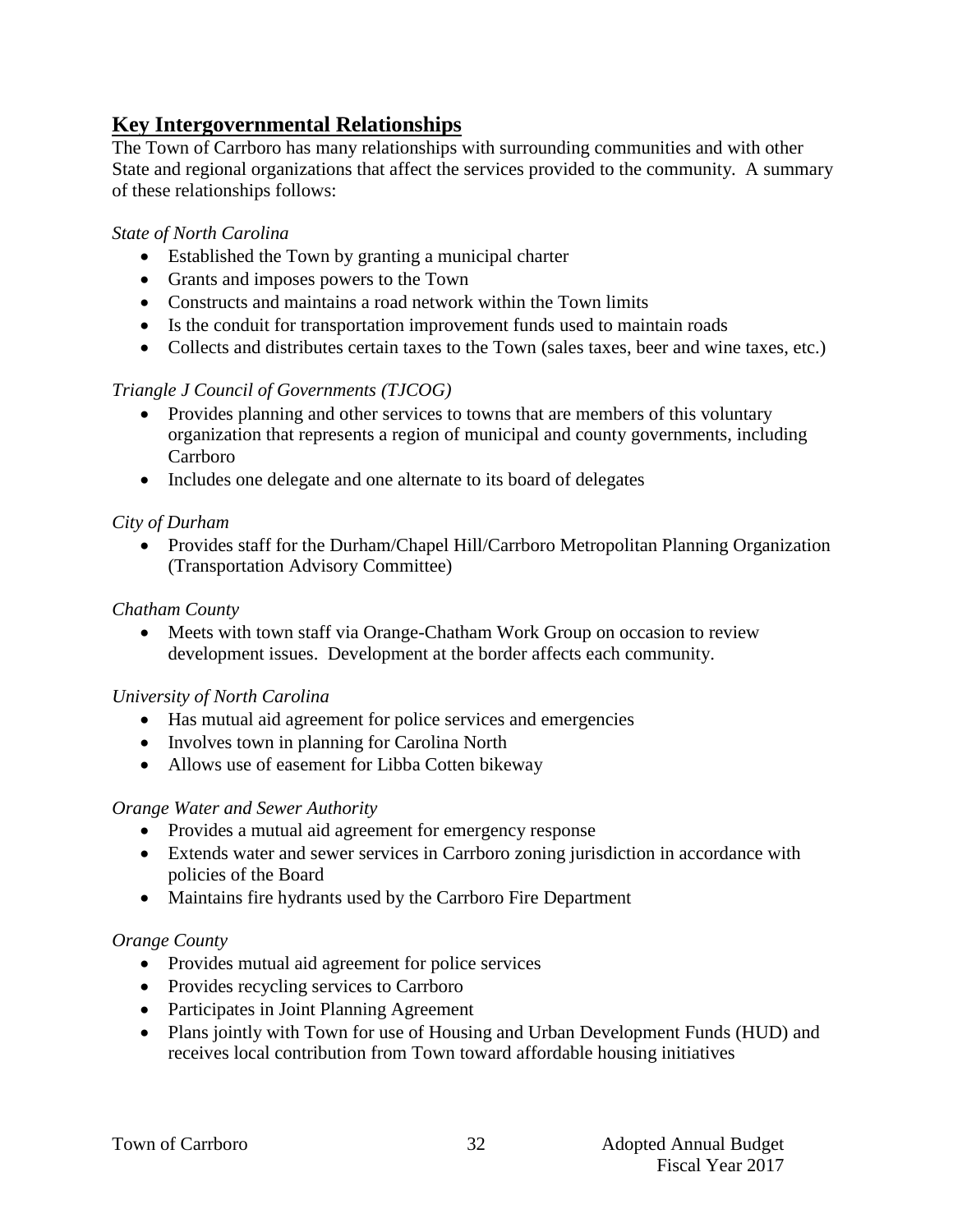- Has community, elected board members, and other Carrboro residents serve on numerous boards, commissions, and work groups including: Solid Waste Advisory Board, Orange County Economic Development Commission, JOCCA, EMS Council, Intergovernmental Parks Work Group, and the Orange County Housing and Land Trust
- Operates 911 emergency communications system; dispatches fire and police service units
- Provides jail services for Carrboro
- Provides tax assessing and collection services for Carrboro
- Provides grants to Carrboro for recreation
- Enforces soil and erosion control ordinance in the Town
- Program cooperative recreational and educational ventures with Orange County

## *Town of Chapel Hill*

- Provides fixed-route, E-Z rider and Shared Ride transit services via an interlocal agreement with Town of Carrboro and the University of North Carolina
- Has a mutual aid agreement for fire protection
- Provides use of Chapel Hill's fire training facilities
- Provides regular staff communications regarding services and policies
- Share resources with Chapel Hill, i.e., protective gear and hose tester in the Fire Department; special events staffing
- Program cooperative recreational and educational ventures with Chapel Hill

## *Town of Hillsborough*

• Provides mutual aid agreement for fire and police protection

# *Chapel Hill-Carrboro School System*

- Engages in joint use agreements for use of some recreation facilities
- Uses town services to provide school resource officer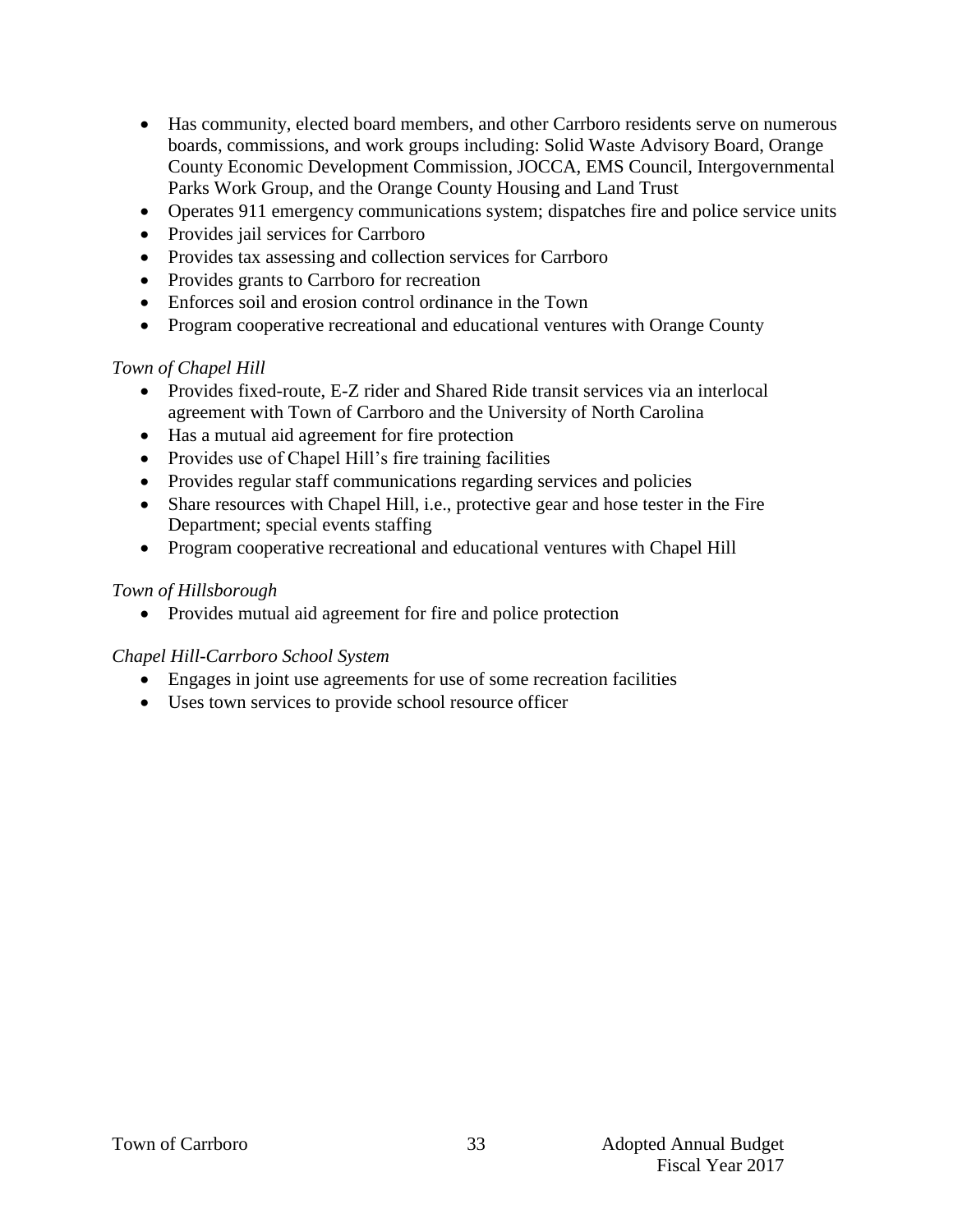# **GOVERNMENTAL STRUCTURE**

The Town of Carrboro has a council/manager form of municipal government. Under the council/manager form of government, the Board of Aldermen performs the legislative functions of the town: establishing laws and policies. The Board of Aldermen is an elected body representing the residents of Carrboro. Under the current electoral system, the Board of Aldermen consists of a mayor and six aldermen. The mayor and the aldermen are elected by the voters of the entire town. The mayor is elected to serve a term of two years and the aldermen are elected to serve staggered terms of four years. The mayor acts as the official head of town government and presides at board meetings. The mayor is a voting member of the board. He or she also appoints council members to advisory boards and committees.

The Board also appoints a manager who carries out the laws and policies enacted by the board. The Town Manager is responsible for managing the town's employees, finances, and resources. The Town has 158 full-time and part-time employees with 9 departments reporting to the Town Manager (see chart below). The Board of Aldermen also appoints a Town Clerk to maintain important town records, and an attorney, who represents the town administration and board in all legal matters.



Local governments in North Carolina exist to provide a wide range of basic services on which we all depend: police and fire protection; public works (garbage collection, street resurfacing, fleet maintenance, landscaping and building and grounds); planning; inspections and zoning; economic and community development; and parks and recreation programming. The major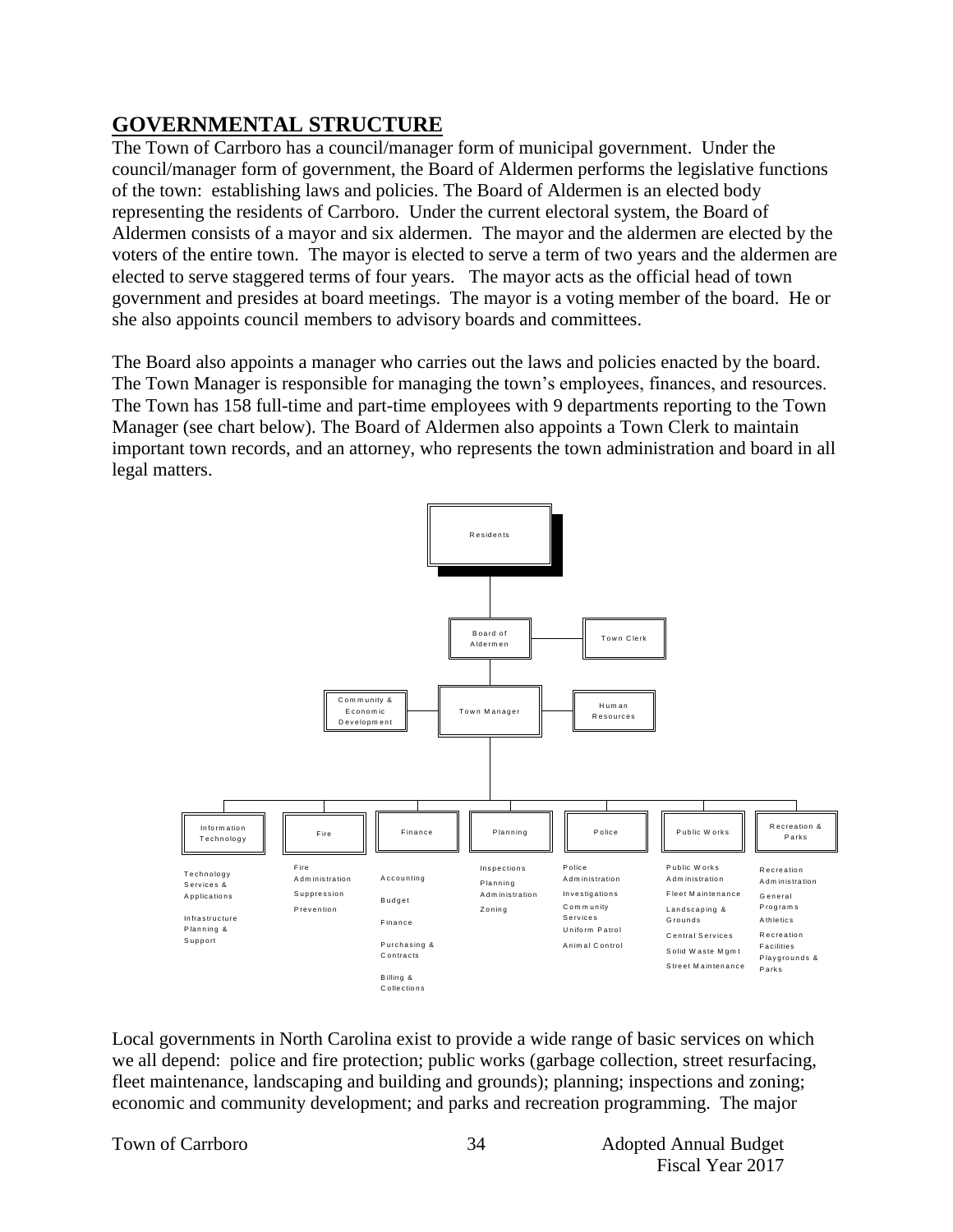services provided by the Town include all of the services above but exclude water and sewer services and tax collections. Certain large costs assumed by the Town reflect key services that are contracted with other governmental jurisdictions such as transit services, recycling, and landfill fees. The town also has administrative support units (personnel, technology, finance, budget, purchasing, town clerk, etc.) that provide both direct services as well as indirect support services.

The General Fund is the primary operating budget for the Town. The Town has a Special Revenue Fund and Capital Projects Fund. These are multi-year funds and dedicated to specific programs/activities.

The budget for the Town is largely supported by property taxes. The Town, facing growth in the Northern Transition Area, envisions the potential increase in the town's population to 24,000. The Town, in an effort to reduce the tax burden on residential property owners, is exploring ways to increase its commercial tax base as a percentage of its tax base.

# **BOARD PRIORITIES**

The Board has not undertaken a formal strategic planning process. However, the Board of Aldermen has adopted and annually reviews strategic priorities for the Town with the ultimate goal of creating and maintaining Carrboro as a sustainable community that is a highly desirable place to live.

The current Board priorities (in bold) and departmental goals and work plans (in italics) are listed below:

# **A. Diversify revenue stream to maintain ethnic and economic diversity**

- *1. Maximize use and revenue at recreation facilities.(Recreation & Parks)*
- *2. Diversify and expand the commercial the tax base, to create more high paying jobs in town, and to promote the town's image as a place for businesses.(Economic and Community Development)*
- *3. Create public/private partnerships for various special programs to maximize revenue and the marketing potential of the programming while minimizing program costs. (Recreation & Parks)*
- *4. Offer diversified programs reflective of citizen needs and promotes sensitivity to cultural diversity. (Recreation & Parks)*

## **B. Protect historic neighborhoods and maintain Carrboro's unique identity**

*1. Evaluate and schedule completion of Comprehensive LUO review/update and evaluate need for strategic or comprehensive planning/update.(Planning)*

## **C. Improve walkability and public transportation**

- *1. Improve Quality of public transportation service. (Transportation)*
- *2. Improve level of public transportation service. (Transportation)*
- *3. Work with Chapel Hill Transit to more effectively manage current level of public transportation service in Carrboro, to extend service into areas of Carrboro not*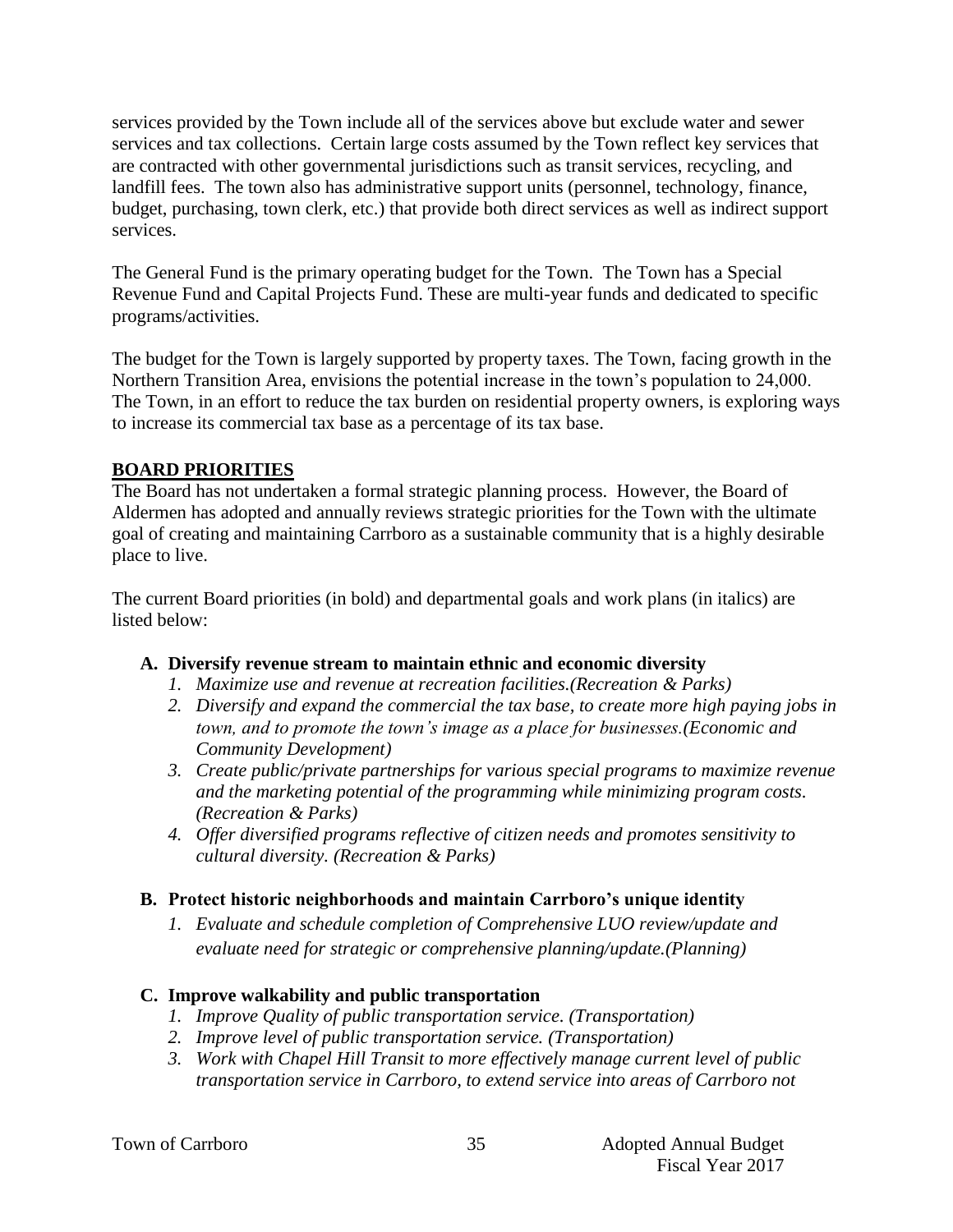*served by fixed route service, and evaluate the shared-ride service in Carrboro (number of participants). (Transportation)*

*4. Improve access to public transportation. (Transportation)*

# **D. Encourage development that is compact, dense, and appeals to diverse lifestyles and incomes**

*1. Increase the number of affordable energy efficient housing units in the Town. (Economic and Community Development)*

# **E. Enhance and sustain quality of life/place issues for everyone**

- *1. Reduce the number of known drug houses and street-level drug sales locations. (Police)*
- *2. Maintain index crime clearance rates at or above the national average for comparable towns. (Police)*
- *3. Ensure the safety of all employees and citizens on town property. (Police)*
- *4. Provide fire suppression, light duty rescue, and emergency medical technician services on a 24-hour basis covering the Town of Carrboro and the South Orange Fire District. (Fire-Rescue)*
- *5. Provide fire education for schools, day care centers, and special interest groups. (Fire-Rescue)*
- 6. *Achieve a well-balanced public infrastructure*. *(Planning)*
- *7. Help citizens develop a human environment that promotes trust, mutual respect, acceptance, happiness and well being. (Planning)*
- *8. Develop innovative approaches to support the community, particularly with regard to housing, transportation, energy production and consumption, and ecological restoration and protection. (Planning)*
- *9. Provide timely, cost-effective maintenance of public streets, bike paths, storm drainage system and right-of-way. (Public Works)*
- *10. Provide cost effective, reliable solid waste collection and disposal. (Public Works)*
- *11. Provide park facility and ball field maintenance. (Public Works)*
- *12. Provide classes, workshops, trips, camps and other general recreational activities to meet the varied leisure interests and needs of the community. (Recreation & Parks)*
- *13. Operates 10 parks and 1 indoor community facility. (Recreation & Parks)*

Budgeting in Carrboro has become a year-round event. After adoption of the operating budget in June, work on the CIP begins in September. Much of the work presented in the annual operating budget draws from the CIP, reports and assessments, community needs identified by residents, advisory boards, staff, and the Board.

Departmental budgets are prepared and justified using two components - a continuation budget with proposed change and/or expansion budget. In recognition that some costs incurred by the Town reflect increases beyond normal inflation, the continuation budget, includes those costs, as well as expenditures where the Town or Board has made a legal or budgetary commitment. The inclusion of these costs in the continuation budget will allow the Town to maintain the same high levels of service provided in the current year with similar operating funds. These costs include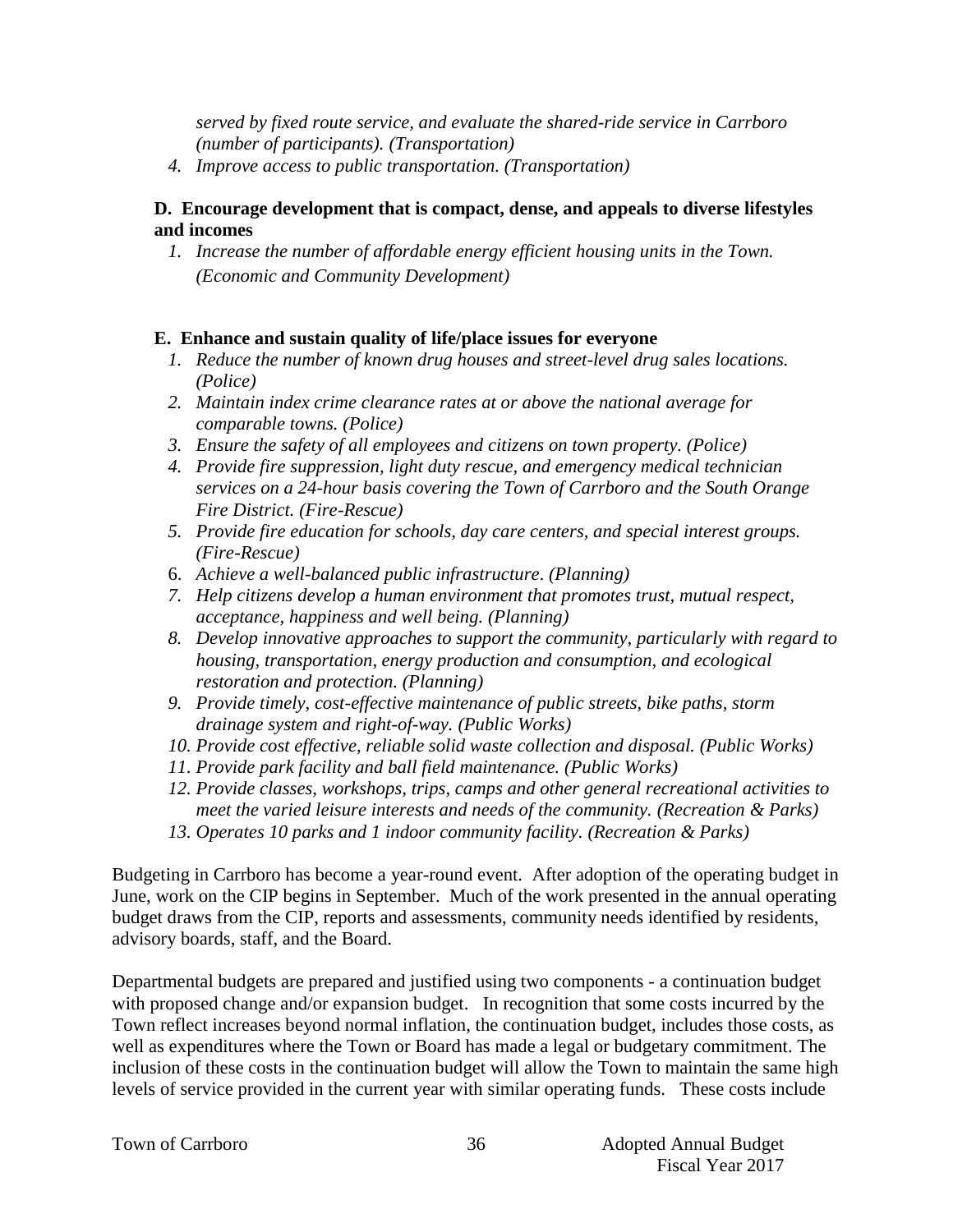projects and infrastructure expenditures reflected in the annual Capital Improvements Plan which includes street resurfacing costs, vehicles, equipment, various specific capital projects and debt service payments for capital commitments. Other ongoing annual costs in the continuation budget includes any pay adjustments for employees, and dependent and retiree health insurance, and numerous operating costs needed to provide daily services.

All other requests are defined as "proposed changes" and are budgeted in a separate column and are categorized in a manner such that the Board and residents can understand the various dynamics involved in making funding decisions. Dynamics include improved service levels, and capital outlay – recurring capital outlay that does not meet the capital thresholds for consideration in the CIP. Justifications for proposed changes are based on the Board's adopted goals as well as individual departmental goals and objectives.

| Notice of Public Hearing for Community Input                             | January 19, 2016        |
|--------------------------------------------------------------------------|-------------------------|
| FY 2015-16 Mid-Year Budget Status Report                                 | January 22, 2016        |
| Public Hearing to Receive Community Input on FY 2016-17<br><b>Budget</b> | January 26, 2016        |
| FY 2016-17 Budget Instructions Distribution                              | <b>January 28, 2016</b> |
| <b>Budget Requests from Departments</b>                                  | February 19, 2016       |
| Manager Meets with Department Heads on Requested Budget                  | March 7 - 11, 2016      |
| Finance Compiles Manager's Recommended 2016-17 Budget<br>Document        | March 14-21, 2016       |
| Manager Reviews Draft Recommended Budget and Makes<br>Revisions          | March 22-28, 2016       |
| Manager Meets One-On-One with Board of Aldermen                          | April 4-13, 2016        |
| Public Notice of Required Public Hearing                                 | May 2, 2016             |
| Manager Submits FY2016-17 Recommended Budget to Board                    | May 3, 2016             |
| First Budget Work Session - Board                                        | May 10, 2016            |
| <b>Public Hearing on Recommended Budget</b>                              | May 17, 2016            |
| Second Budget Work Session (if needed) - Board                           | May 24, 2016            |
| Board Adopts FY 2016-17 Budget                                           | June 21, 2016           |

# **Budget Development Calendar**

## **FINANCIAL POLICIES**

Among the responsibilities of municipalities to its residents are the care of public funds and the wise and prudent management of municipal finances while providing service delivery to the public and the maintenance of public facilities. These financial management policies adopted by the Board are designed to ensure the fiscal stability of the Town and guide the development and administration of the annual operating and capital budgets. Except for the revision of the fund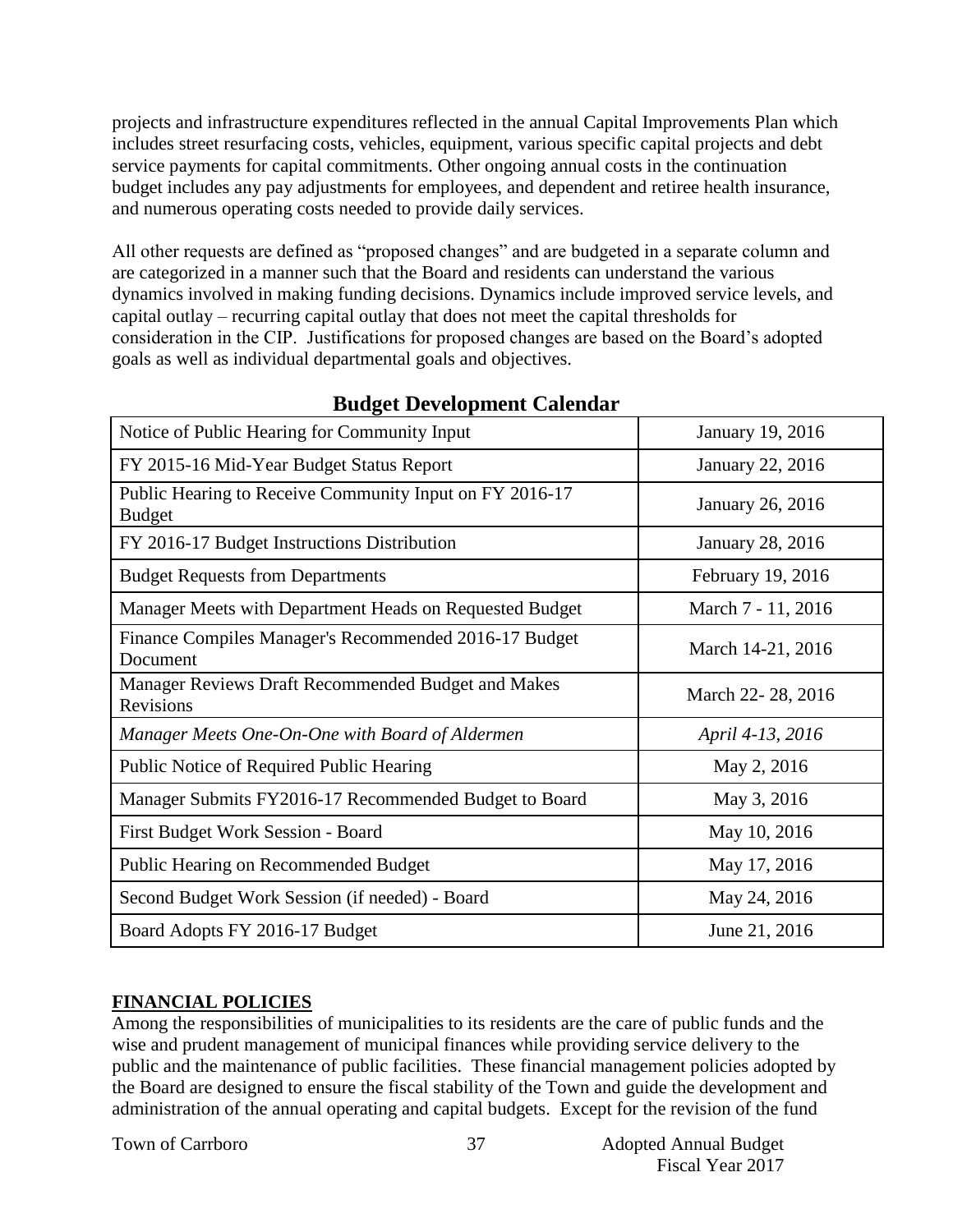balance policy on April 5, 2011 to comply with Governmental Accounting Standards Board Statement 54 (GASB 54), *Fund Balance Reporting and Government Fund Type Definitions*, no major changes have been made in the Town's Financial Policies.

The Town's financial policies address revenues, cash management, expenditures, debt and risk management, capital needs and budgeting and management. The specific policy objectives are to:

- 1. Protect the policy-making ability of the Board of Aldermen by ensuring that important policy decisions are not controlled by financial problems or emergencies.
- 2. Assist Town management by providing accurate and timely information on financial conditions.
- 3. Provide sound principles to guide the important decisions of the Board of Aldermen and of management which have significant fiscal impact.
- 4. Provide essential public facilities and prevent deterioration of the Town's public facilities and its capital plant.
- 5. Set forth-operational principles that minimize the cost of government and financial risk, to the extent consistent with services desired by the public.
- 6. Enhance the policy-making ability of the Board of Aldermen by providing accurate information on program costs.
- 7. Employ revenue policies that prevent undue or unbalanced reliance on certain revenues, which distribute the costs of municipal services fairly, and which provide adequate funds to operate desired programs.
- 8. Ensure the legal use of all Town funds through a system of financial security and internal controls.

Town staff shall develop and maintain methods of forecasting future revenues and expenditures. These methods shall project the Town's future revenues and expenditures through a variety of methods including but not limited to forecasts of the economy and future development of the Town. Town staff will estimate General Fund revenues using an objective and analytical process, as well as documenting and maintaining specific assumptions. In instances where there is uncertainty as to assumptions, conservative revenue projections shall be provided.

# **REVENUE POLICIES**

Important issues to consider in revenue analysis are growth, flexibility, elasticity, dependability, diversity, and administration. Under ideal situations, revenues grow at a rate equal to or greater than the combined effects of inflation and expenditures. Revenues should be sufficiently flexible to allow adjustments to changing conditions.

The Town uses the following policies to govern its operations and methods regarding revenues that are used for operations.

## *Sources of revenue*

The Town will strive to maintain a diversified and stable revenue system to shelter the government from short-run fluctuations in any single revenue source and ensure its ability to provide for ongoing service. A balance will be sought in the revenue structure between the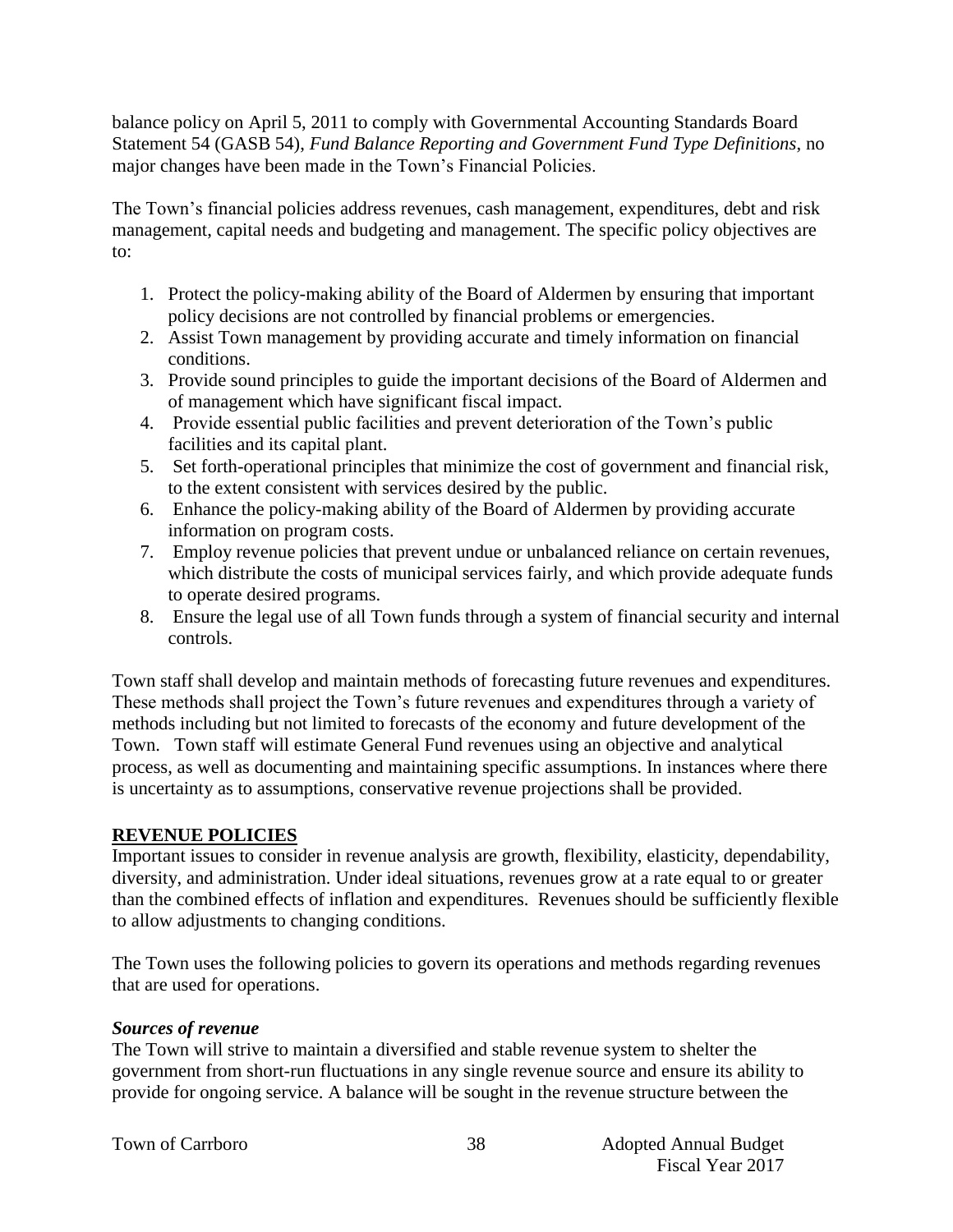proportions of elastic and inelastic revenues. New sources of revenue will be sought to achieve the desirable balance.

Restricted revenue shall only be used for the purpose intended and in a fiscally responsible manner. Programs and services funded by restricted revenue will be clearly designated as such.

Intergovernmental assistance may be in the form of restricted or unrestricted revenue. Unrestricted intergovernmental revenues generally support operational expenses; and restricted intergovernmental revenues are used for the designated purpose, activity and/or service.

#### *Fees and cost recovery*

User fees and charges shall be reviewed annually. Town departments that generate a user fee revenue regularly monitor their fees by comparing them to other local area jurisdictions. Fees shall be adjusted where appropriate to reflect these increases.

Engineering Fees represent an exception to user fees whereby applicants are responsible for paying 80% of fees assessed by the Town's engineers. The engineers, who perform under a contractual agreement with the Town, bill the Town and the Town, in turn, sends a bill to the applicant for all such fees.

The Recreation and Parks Department, establishes recreation fees based on numerous factors, depending upon the program or services offered. Services offered may be available at no cost (a town-sponsored event), partially subsidized based on financial need, or may be based on 80%- 100% direct cost recovery. Fees for nonresident users of recreation programs shall be established after the Board of Aldermen approves the upcoming fiscal year budget. The fee shall be established by dividing the annual appropriation for the Recreation and Parks Department by the number of town residents. This will provide for a per capita cost for recreation services

## *Grants and federal funds*

The Town shall aggressively pursue all grant opportunities; however, before accepting grants, the Town will consider the current and future implications of both accepting and rejecting the monies, including:

- a. Amount of matching funds required;
- b. Any in-kind services that are to be provided;
- c. Impact on operating expenses; and
- d. Length of grant and whether the Town is obliged to continue the services after the grant ends.

## *Payment-in-Lieu financing*

Payment-in-lieu revenue represents payments from developers or property owners for the purpose of providing open space areas or recreational facilities that serves or benefits residents of the development generating the funds. The Town's ordinance allows developers of certain types of projects to either provide open space and recreational facilities according to standards set forth in the ordinance or pay a fee in accordance with the Town-established fee schedule.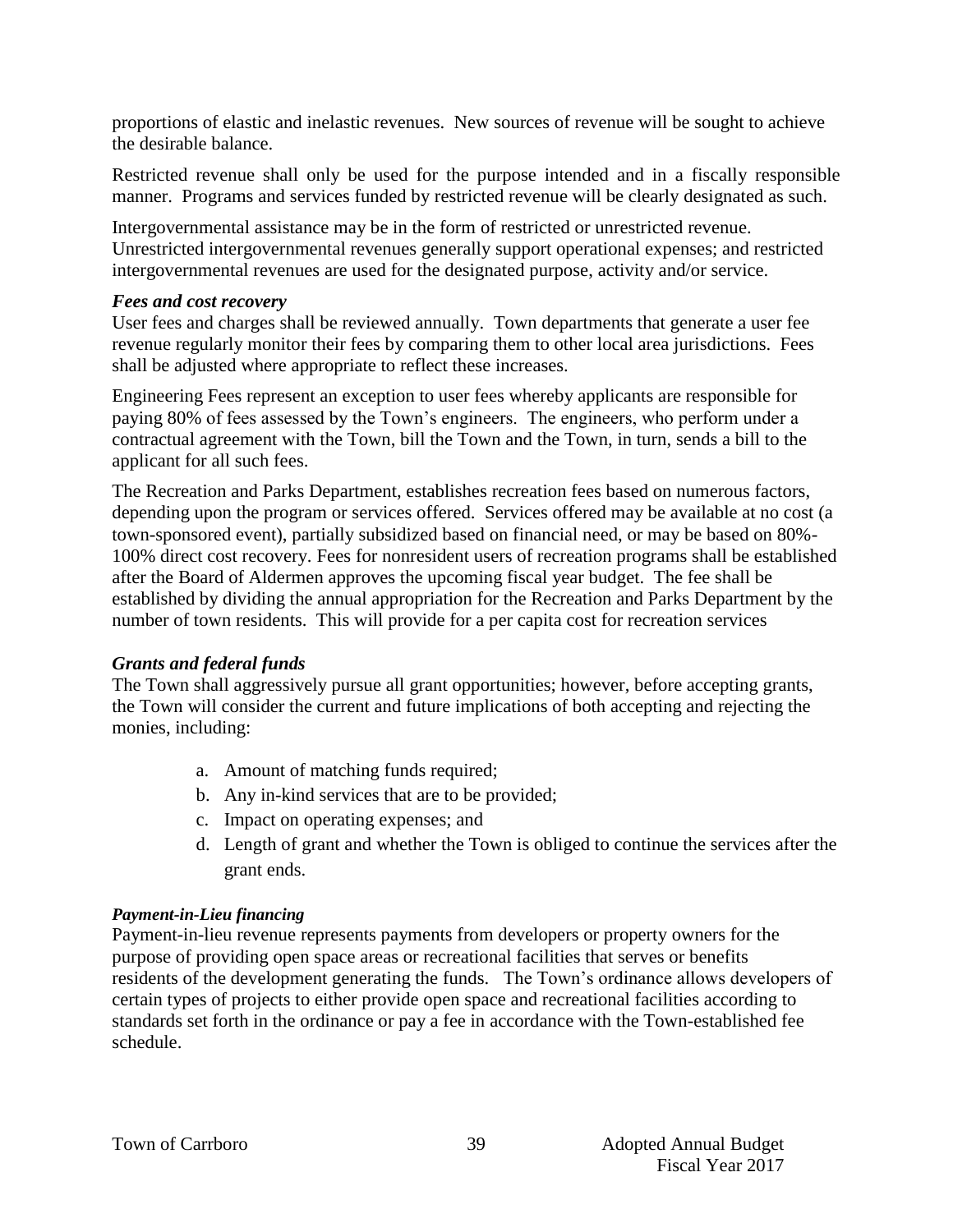Developers are also able to make payment-in-lieu of providing affordable housing under the applicable provisions of the Land Use Ordinance. Revenue is deposited in the Affordable Housing Fund.

#### *Operating transfers*

To the maximum extent feasible and appropriate, General Fund transfers to other funds shall be defined as payments intended for the support of specific programs or services. Amounts transferred but not needed to support such specific program or service expenses shall revert back to the General Fund.

## **OPERATING BUDGET POLICIES**

The Town uses the following policies to govern its operations and methods regarding operating budget expenditures.

## **Fund Balance**

To maintain the Town's credit rating, meet seasonal cash flow shortfalls, economic downturns or a local disaster, the Town shall maintain and present fund balance for the general fund in accordance with the requirements of GASB 54. The Town will maintain an unassigned fund balance in the general fund at a level ranging from 22.5% to 35% of the General Fund budget. Unassigned fund balance will generally not be used for operating expenses.

Fund balance shall be confirmed at the end of each fiscal year by the annual independent audit and if the:

- 1) Unassigned fund balance falls below 20%, the Town Manager shall develop and implement a plan to rebuild the balance to 22.5% within one year; or
- 2) Unassigned fund balance exceeds 35%; the Town Manager may set aside an amount in assigned fund balance for transfer to the capital projects fund for future projects, unless the Town Manager determines it necessary to maintain fund balance at the current level due to existence of other fiscal, economic and/or operating conditions.

The Board of Aldermen shall take formal action to commit the use of fund balance for projects or purposes in any current year or future year's budget.

Absence a commitment of fund balance by the Board, the Town Manager has the authority to express intended uses of unrestricted or unassigned fund balance that will result in assigned funds for specific purpose.

Where an expenditure is incurred for which restricted and unrestricted fund balance is available, the restricted fund balance, to the extent feasible, should be used first.

When expenditure is incurred for which there is unrestricted fund balance available, funds should be spent in the following order: committed, assigned and unassigned.

a. Committed fund balances are amounts that can be used only for the specific purposes determined by a formal action of the government's highest level of decision-making authority. Commitments may be changed or lifted only by the government taking the same formal action that imposed the constraint originally.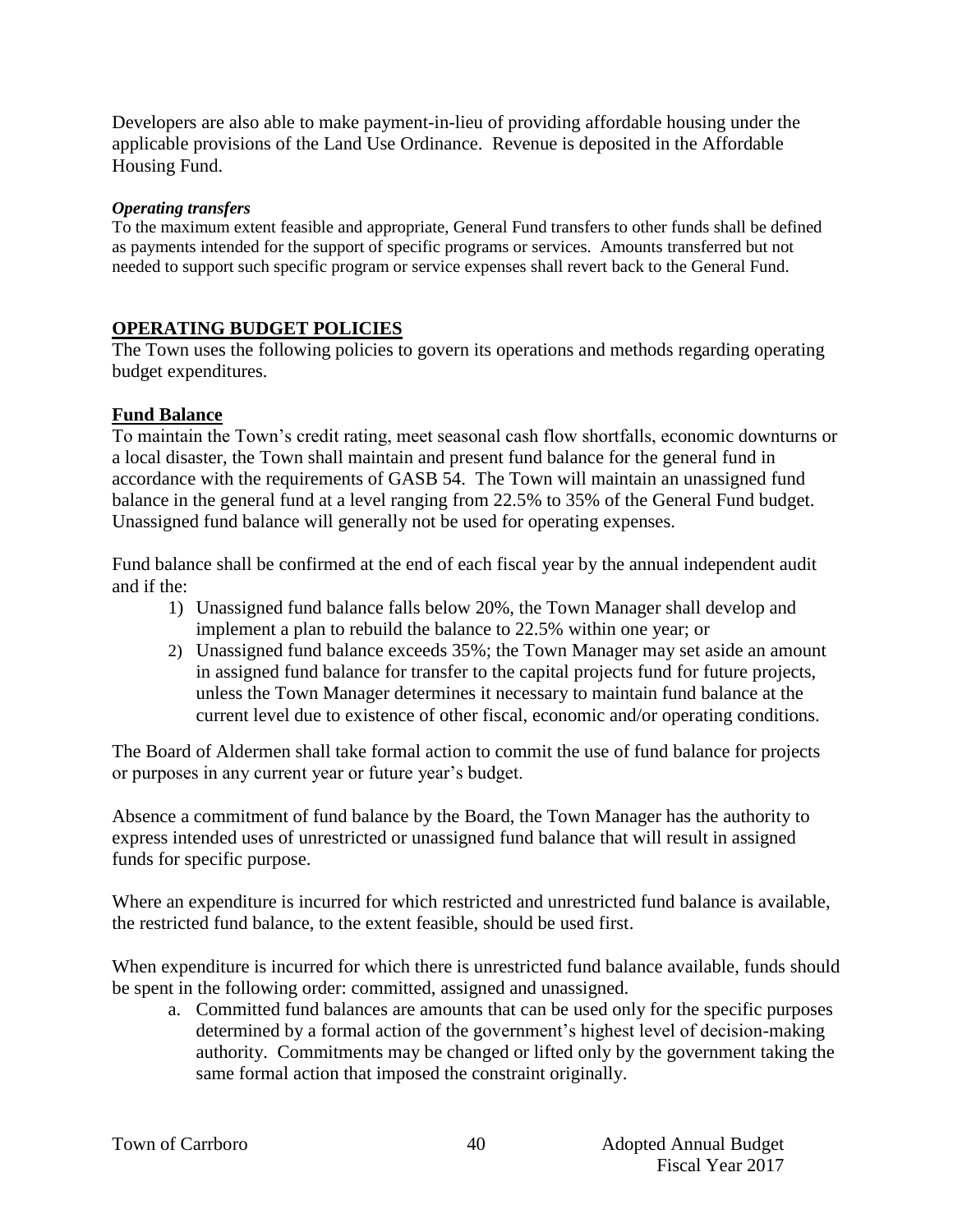- b. Assigned fund balances are amounts intended to be used by the government for specific purposes and so expressed by the governing body or by an official or body to which the governing body delegates the authority.
- c. Unassigned fund balance is the residual classification of the general fund that includes all amounts not contained in other fund balance classifications. Unassigned amounts are technically available for any purpose.

# **Budget Process and Procedures**

The North Carolina Local Government Budget and Fiscal Control Act requires that the Town Manager submit a recommended budget and budget message to the Mayor and Board of Aldermen no later than June 1st, that the Board hold a public hearing on the budget, and that the Board adopt an annual budget or interim budget each year by July 1st. The budget must be balanced which is defined by the Fiscal Control Act as "the sum of estimated net revenues and appropriated fund balance in each fund shall be equal to appropriations in that fund."

State laws also determine the types of services and regulatory authority, which the Town can provide as well as the revenue sources available to the Town. For example, the Town is authorized to provide police and fire protection, refuse collection, and street maintenance services, but is not authorized by the State to levy income taxes or to raise the local sales tax which is capped at the existing two and one-half  $(2.5)$  percent. In North Carolina, county governments are responsible for public health, education, and social services. County and state government decisions govern funding for the Chapel Hill- Carrboro School System.

While the budget process seeks to develop an annual financial plan for the Town, the budget is also a strategic plan whereby departmental goals and objectives are aligned with the Board's strategic priorities, goals and commitments.

The budget is prepared by the Town Manager for a one-year fiscal cycle beginning July 1 and ending June 30 of the following year and must be adopted by the Board of Aldermen prior to the beginning of each fiscal year.

The recommended budget, as presented by the Town Manager, shall reflect the continuation of current service levels wherever appropriate and/or shall include an explanation of any decreases and increases. Any reprogramming or budget shifts from the previous budget shall be clearly identified in the budget document. The recommended budget shall be a balanced budget; recommended allocations shall not exceed projected revenues.

Public input and review of the recommended budget is encouraged. In addition to the required statutory public hearing, the Board generally holds a public hearing at the beginning of the budget development process to get input from the citizens. The entire budget document shall be available at the Town Clerk's Office and the Town's website for review.

## *General Fund Budgeting*

The basic format of the budget shall identify functional programs within organizational structures defined primarily by department. Programs are defined as specific services provided to the public by a specific department. All assumptions, transfers, and other relevant budget data shall be clearly stated. The Town will avoid budgetary procedures that balance current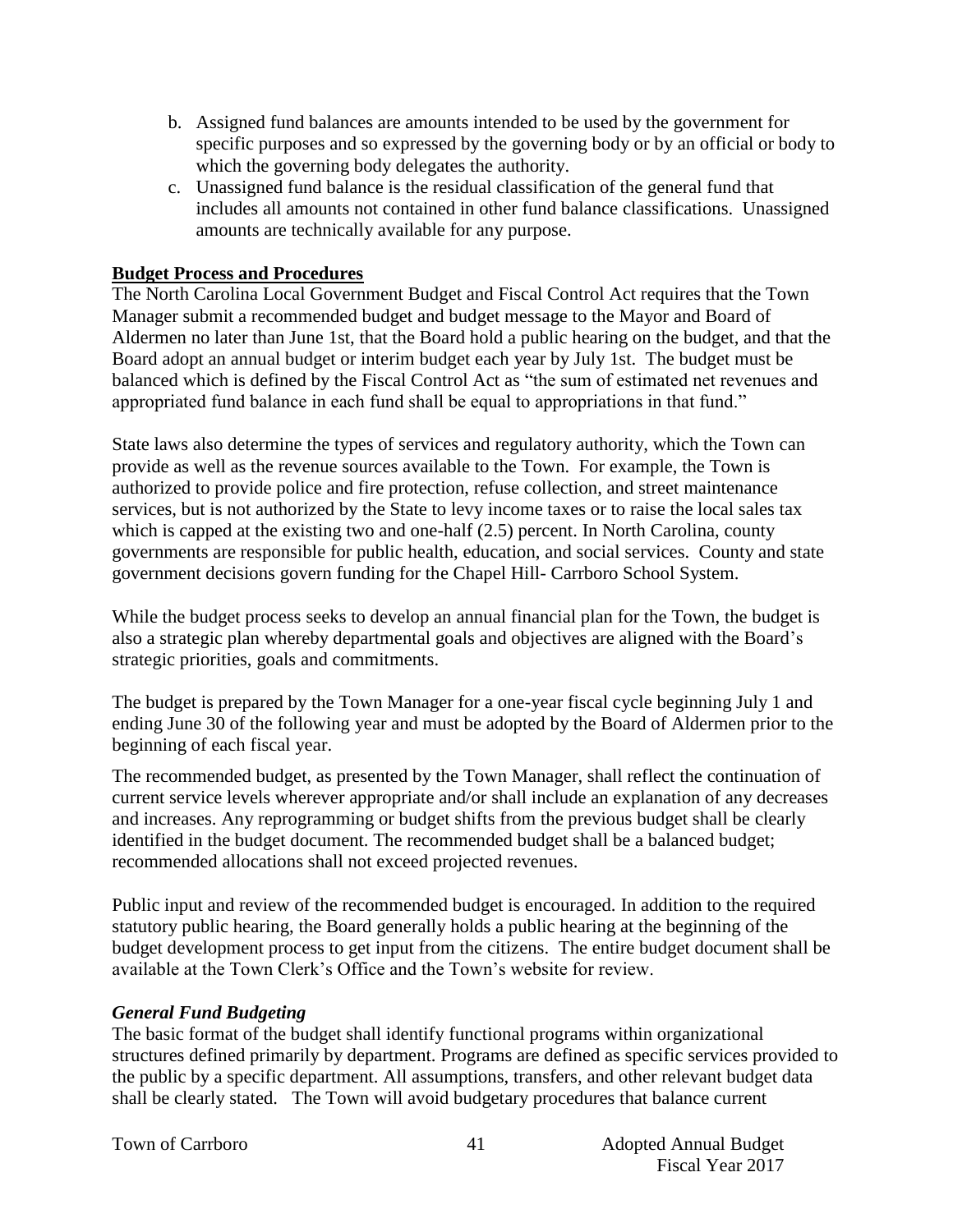expenditures at the expense of meeting future years' expenses, such as postponing expenditures, accruing future years' revenues, or rolling over short-term debt.

Requests for human services and nonprofit funding shall coincide with the budget process. The Town shall set aside funds for external organizational or program services through the grant application process. The amount recommended for funding shall increase each year based on the consumer price index (CPI) over the previous twelve months, or any amount determined by the Board. If the CPI remains flat or decreases, nonprofit funding shall remain unaffected. Requests from external organizations are reviewed by the Town's Human Services Commission which in turn submits a funding recommendation to the Board of Aldermen.

Transfers between funds may be authorized only by the Board of Aldermen. All other transfers may be approved by the Town Manager.

In instances where specific activities or purchases are authorized by the Board of Aldermen in a certain fiscal year and remain incomplete, these funds may be carried forward into the next fiscal year to support such activities or purchases at Board of Aldermen's discretion.

Budgetary and accounting procedures will conform to Generally Accepted Accounting Principles (GAAP) for governmental agencies. Where possible, the budget and subsequent status reports will integrate performance measurement and productivity indicators.

## *Special Fund Budgeting*

The term "Special Funds" shall be used to identify all funds other than the General Fund or Capital Project Fund, inclusive of the following fund types: Grants Administration Fund, Affordable Housing Fund, Revolving Loan Fund, Energy Efficiency Revolving Loan Fund, and Business Loan Fund. Special Funds shall be created when legally required, requested by the Board of Aldermen, or to facilitate internal accounting and financial reporting procedures.

The annual budget for each Special Fund shall be prepared in conjunction with the General Fund budget and shall be submitted to the Board of Aldermen for adoption prior to the beginning of the fiscal year. Special Funds budgetary and accounting procedures will conform to GAAP.

## *Capital Fund Budgeting*

A local government may in its discretion, authorize and budget for a capital or grant project, either in its annual budget ordinance or in a project ordinance. At any time during the year, a capital project or grant project ordinance may be established. A project ordinance is for the life of the project and must be adopted by the governing board prior to commencement of the project.

A project ordinance must be balanced with the revenues estimated to be available for the project equal to appropriations for the project. A project ordinance shall clearly identify the project and authorize its undertaking, identify the revenues that will finance the project, and make the appropriations necessary to complete the project. An amendment is required when the budget established for the project is not sufficient to complete the project in its entirety. A project ordinance amending the project budget will require approval by the Board of Aldermen.

Major capital decisions tend to have a fiscal and operational impact more extensive than that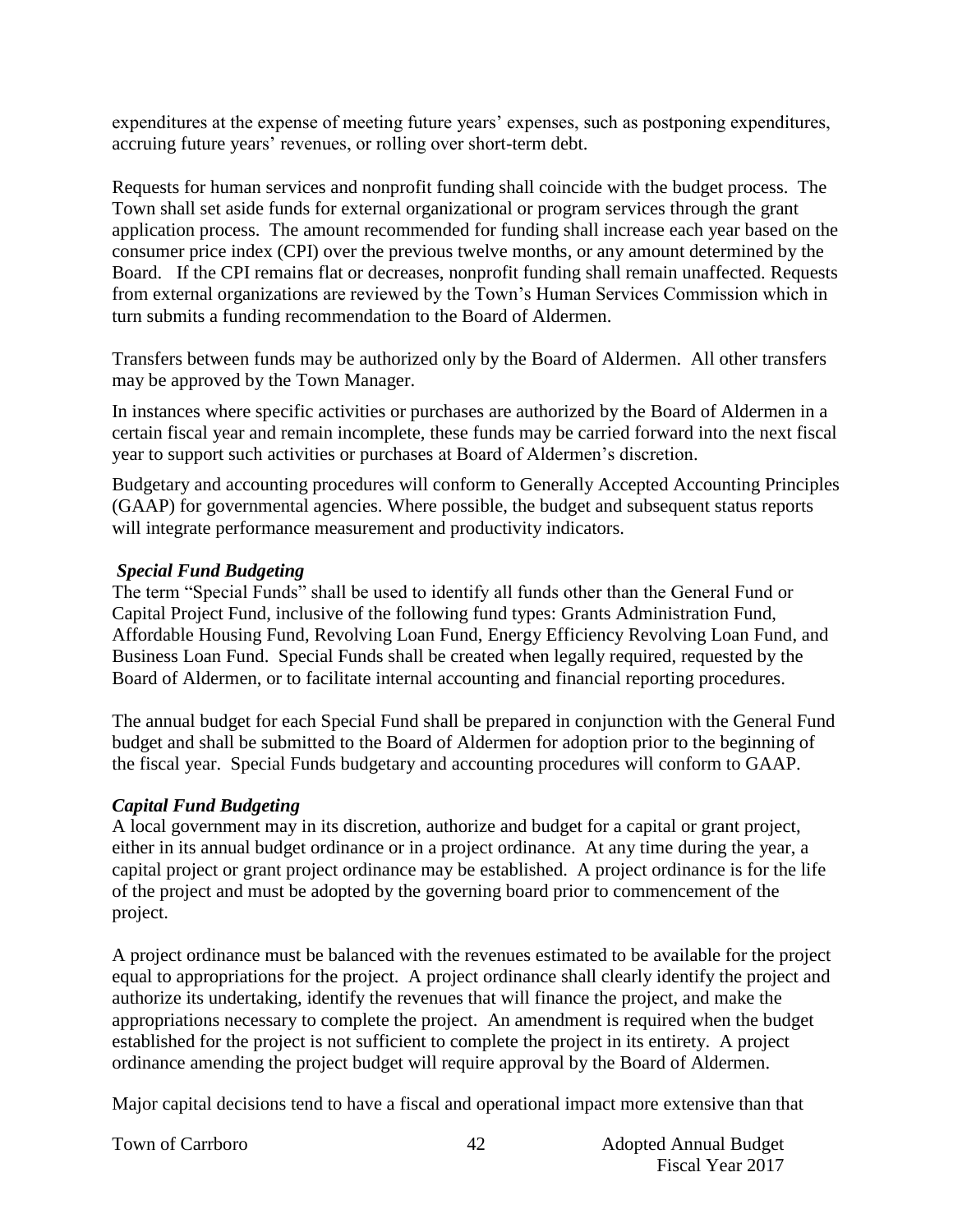required of annual operating and maintenance decisions and require different planning and budgetary methods. For projects that cost over \$100,000 and will require more than one year to accomplish, departments should use a project ordinance rather than the General Fund operating budget.

#### **Transfers**

Line-item adjustments within one project will be allowed via an internal budget adjustment request form, as long as the scope of the project is substantially the same and total funding for the project will not increase as a result of the transfer.

Transfer requests are prepared and signed by the department head of the requesting department and submitted to Finance for review. When transfers occur, the project manager or department head will state that the project scope can still be achieved without increasing the total funding of the project. Finance will ensure that sufficient funds are available in the authorized budget and the transfer does not increase the total appropriation for the project. All transfer requests are approved by the Finance Director and Town Manager.

A transfer of funds between projects within the same fund is only allowed with formal board approval. This process ensures transparency and keeps the Board up-to-date regarding budget changes in capital projects.

#### *Maintenance of Capital Assets*

Provisions will be made for adequate maintenance of the capital plant and equipment and for their orderly rehabilitation and replacement, within available revenue and budgetary limits. The General Fund budget should provide sufficient funds for the regular repair and maintenance of all Town capital assets.

The budget shall incorporate and recognize the importance and necessity of maintaining and updating the installed technological infrastructure. End-user workstations are to be replaced on a five year cycle, servers to be replaced on a four year cycle and other network infrastructure and business applications to be replaced as dictated by financial, technical, and business criteria defined in the Technology Plan.

As with technology, town vehicles are also replaced on a predetermined schedule. Through a planned approach the Town looks to minimize fleet capital cost and operational cost. Age and usage criteria provide general guidance for replacement and there can be other circumstances that factor in the decision to replace a vehicle or piece of equipment either sooner or later than the recommended guidelines. These factors may include high maintenance cost, excessive down time, standardization of fleet, or change of operation. All vehicles and capital equipment that exceeds \$25,000 per item shall be considered for installment financing.

## **CAPITAL IMPROVEMENT PROJECT POLICIES**

The Town uses the following policies to govern its capital improvement program that address particular community needs.

## *Capital Improvement Program*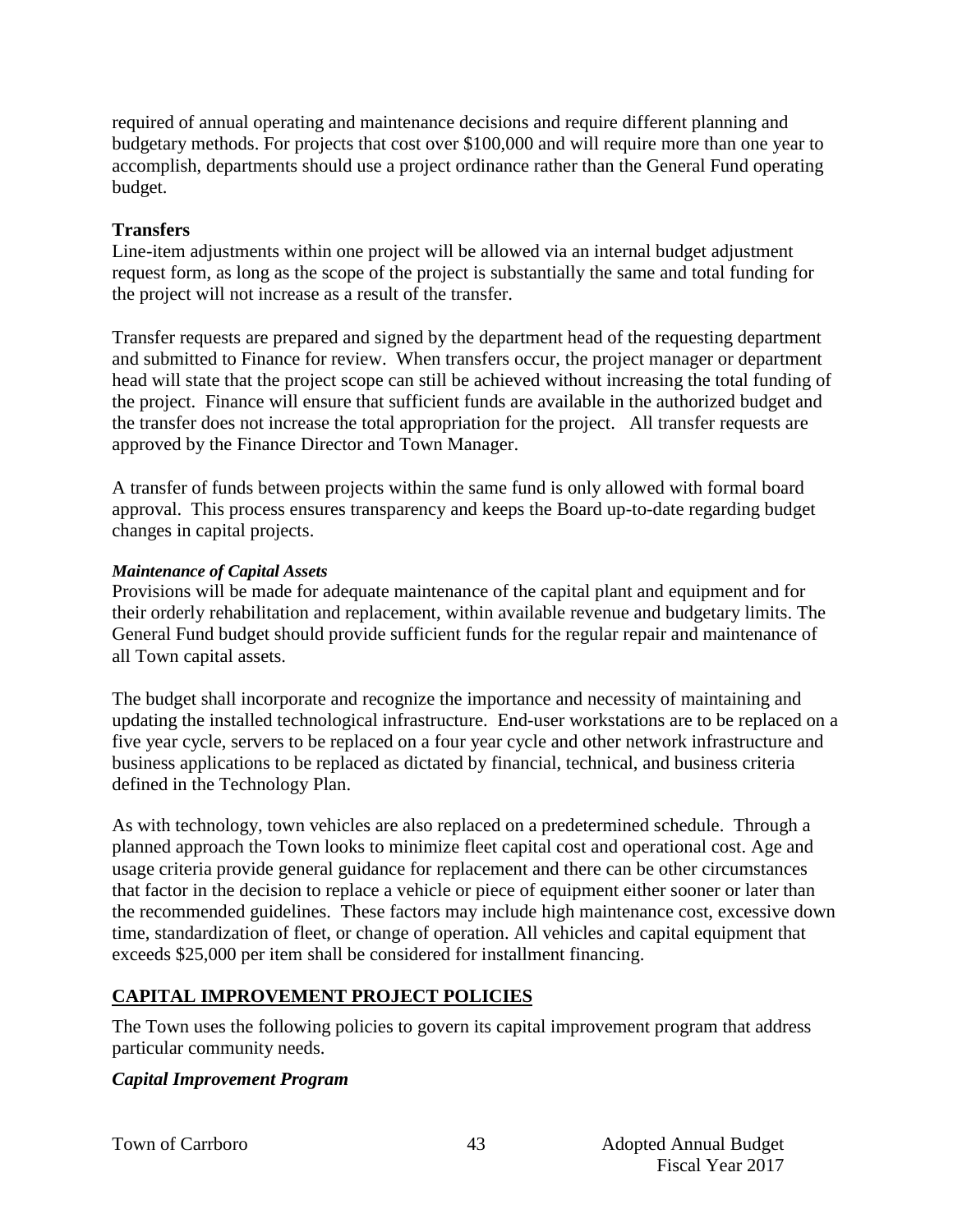The Town Manager shall develop and maintain a projection of capital improvement projects (Capital Improvement Program) for the next six years based on the previous capital improvement plans, community needs assessments, and projects approved by the Board of Aldermen. The Capital Improvement Program (CIP) should be tied to projected revenue and expenditure constraints. Future planning should consider periods of revenue surplus and shortfall and adjust future programs accordingly. The CIP includes long-term maintenance and other operational requirements for proposed projects that meet the following criteria: 1) requested item is equipment costing more than \$25,000, or is a vehicle, and 2) requested project is multi-year in nature and exceeds \$100,000 over the life of the project. The CIP also includes information technology projects with costs equal to or greater than \$15,000. Each fiscal year, the Town Manager will update the CIP to include current information for review by the Board of Aldermen. The CIP plan is incorporated into the annual operating budget request process. Provisions are made for adequate maintenance of capital infrastructure and equipment and for their orderly replacement within available revenue and budgetary limits. Items are appropriated into the budget by the board upon adoption of the budget.

The CIP budget process shall include a financial analysis and narrative of the impact of the CIP on the Town's financial condition, including but not limited to, debt levels and operating budget.

The Town shall actively pursue outside funding sources for all projects for the CIP funding. The Town's capital program will recognize the borrowing limitation and debt tolerance of the Town.

## *Capital Improvement Financing*

Within the limitation of existing law, various funding sources may be utilized for capital improvements. Capital projects shall not be dictated by the nature of funding available except to the extent that the projects meet an initial test of being required to achieve Town goals or to the extent that projects must be placed in priority dictated by the nature of the funds available.

Unspent capital project funds shall revert to undesignated capital reserves within the Capital Reserve Fund for future capital funding. In no case shall projects incur a funding deficit without the express approval of the Board of Aldermen.

# **DEBT MANAGEMENT POLICY**

## **POLICY STATEMENTS**

Debt policies are written guidelines and restrictions affecting the amount, issuance, process, and type of debt issued by a governmental entity. The important functions of a debt policy are to:

- Provide guidance on the types and levels of the Town's outstanding debt obligations so as not to exceed acceptable levels of indebtedness and risk. Debt policies also serve as a framework within which the Town can evaluate each potential debt issuance;
- Direct staff on objectives to be achieved, both before bonds are sold and for the ongoing management of the debt program;
- Facilitate the debt issuance process by making important decisions ahead of time;
- Assist the Town in the management of its financial affairs, ensuring that the Town maintains a sound debt position and that its credit quality is protected;

44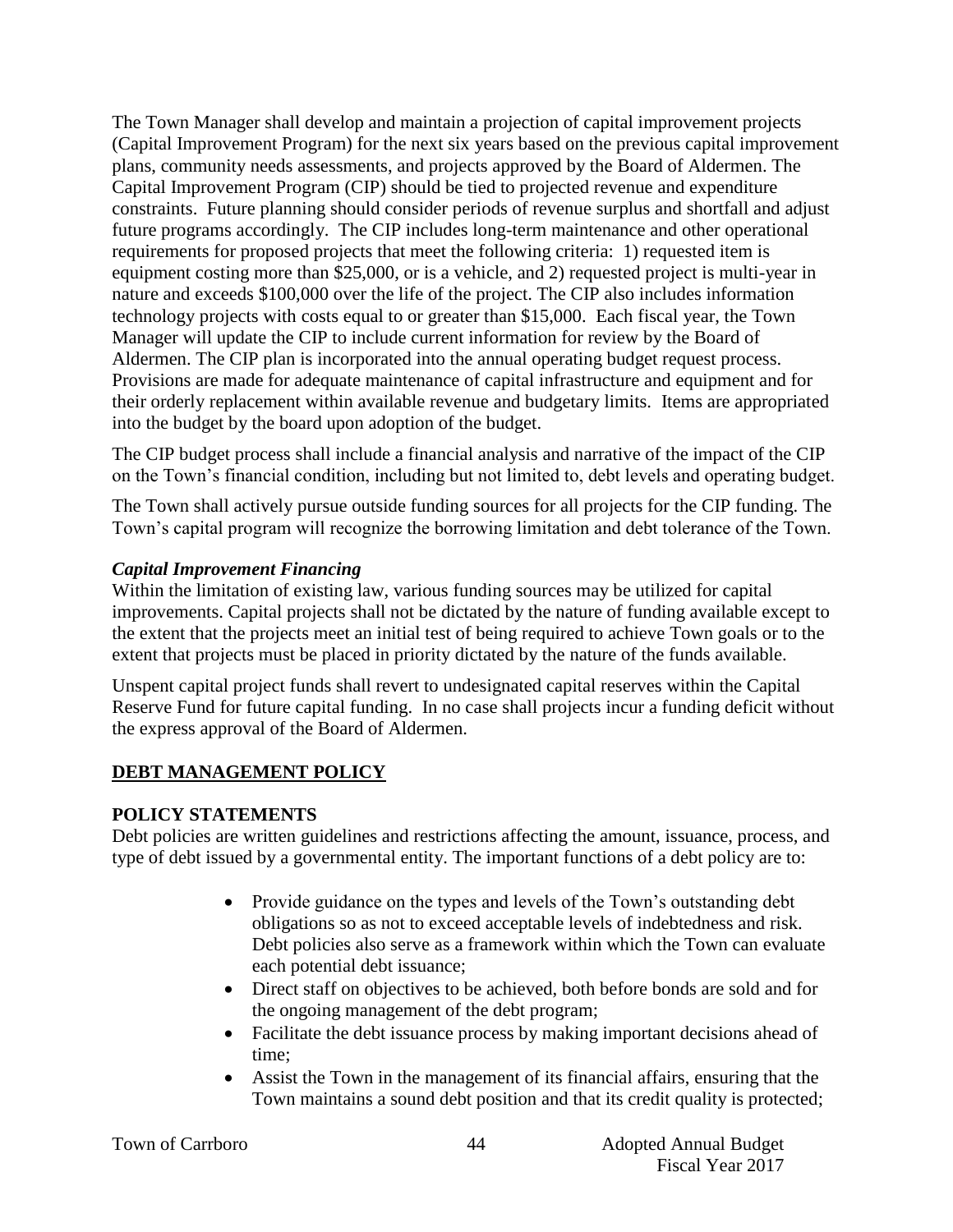- Allow for an appropriate balance between the established debt parameters and providing flexibility to respond to unforeseen circumstances and new opportunities; and
- Serve as a means of stimulating an open debate about the government's outstanding obligations and lead to an informed decision by elected officials.

#### **Purpose and Type of Debt**

#### *Purpose:*

Debt is only to be incurred for financing capital assets that, because of their long-term nature or because of budgetary constraints, cannot be acquired from current or budgeted resources. Debt is not to be used for operational needs or normal recurring maintenance. Ideally, the Town will strive to restrict debt issuance to capital needs identified and formalized in a capital improvement program (CIP).

## *Types of Debt:*

The types of debt instruments can include general obligation bonds, bond anticipation notes, revenue bonds, lease-installment financings, certificates of participation, special obligation bonds, or any other financing instrument allowed under North Carolina statutes. The Town will strive to use the least costly and most appropriate form of financing for its project needs.

All debt issued, including short-term installment purchase financing that the Town incurs for recurring equipment, will be repaid within a period not to exceed the expected useful life of the improvements, equipment, or vehicles financed by the debt.

## **Debt Limits and Affordability**

Debt policies should define limits or acceptable ranges for each type of debt. Limits are set for legal, financial, and policy reasons. State law dictates legal limits. Financial limits may be established to achieve a desired credit rating or to exist within budgetary or other resource constraints. Debt limits alone will not result in desired ratings, but limits on debt levels can have a material impact if the local government demonstrates adherence to the policy over time. Policy limits can include the purposes for which debt may be used, the types of debt that may be issued, and minimum credit ratings.

The Town will use an objective, analytical approach to determine the amount of debt to be considered for authorization and issuance.

## *Several standards or guidelines are available for establishing limits:*

## *Outstanding Debt as a Percentage of Assessed Valuation*

This ratio measures debt levels against assessed valuation and assumes that property taxes are the primary source of debt repayment.

Statutorily, the Town is subject to the Local Government Bond Act of North Carolina which limits the amount of net bonded debt the Town may have outstanding to 8% of the appraised value of property subject to taxation. However, this is not considered a realistic ratio as other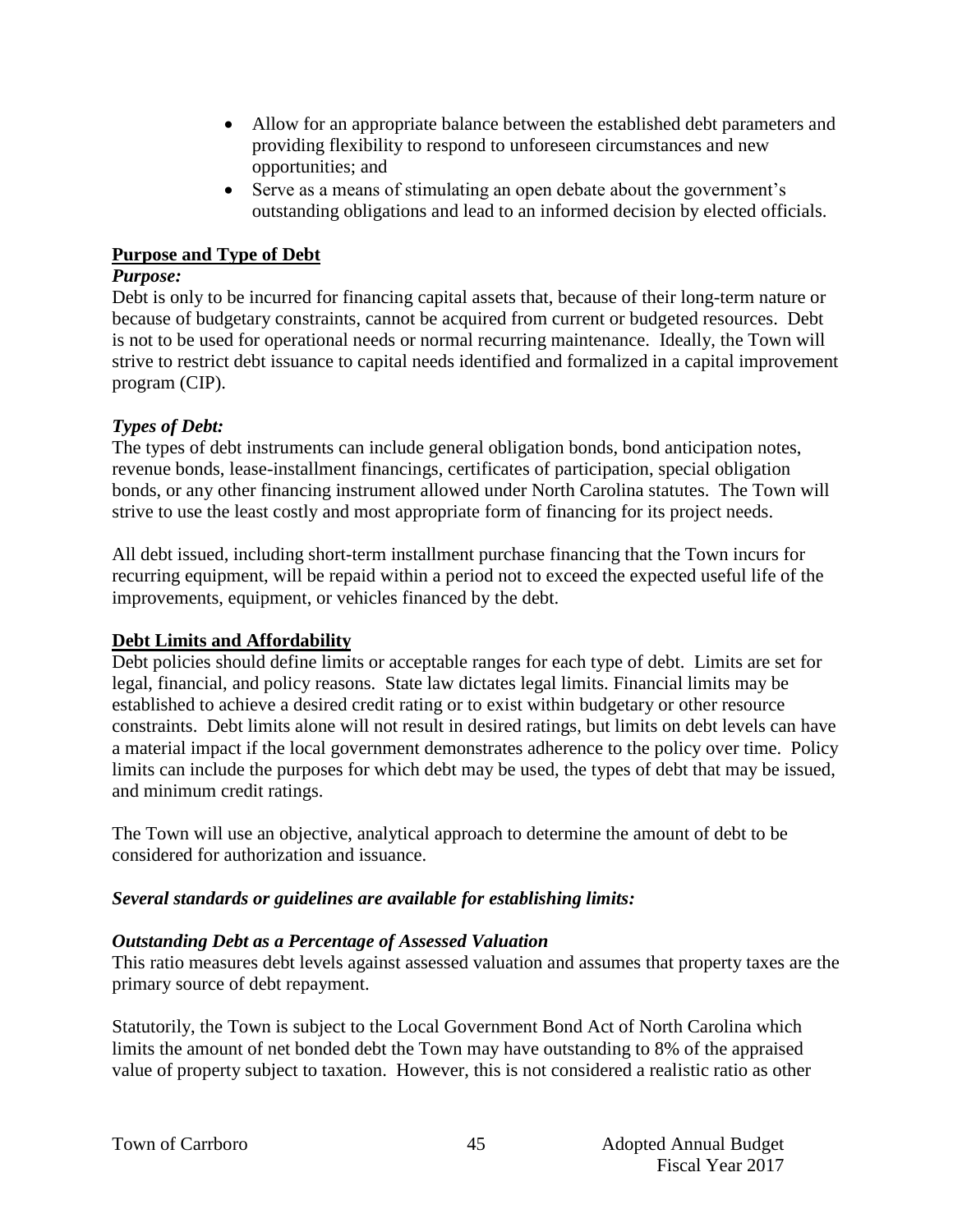ratios that measure ability to pay (described below) would exceed the Town's desired debt levels.

The Town will also strive to avoid maintaining a "high" debt burden as measured by the Local Government Commission. This analysis is updated annually by the LGC.

#### *Debt per Capita*

This ratio reflects the philosophy that all taxes, and therefore the total principal on outstanding debt, are paid by the residents (as measured by population count). This ratio is widely used by analysts as a measure of an issuers' ability to repay debt.

The Town will also strive to avoid maintaining a "high" debt burden as measured by the Local Government Commission. This analysis is updated annually by the LGC.

#### *Debt Service as a Percentage of Operating Expenditures*

The ratio that measures the percentage of debt service to the general fund expenditures reflects the Town's budgetary flexibility to change spending and respond to economic downturns. Annual debt service payments (like a house payment), can be a major fixed part of a government's fixed costs and its increase may indicate excessive debt and fiscal strain.

The North Carolina Local Government Commission (LGC) advises that local governments should have a reasonable debt burden. A heavy debt burden may be evidenced by a ratio of General Fund Debt Service to General Fund Expenditures exceeding 15%, or Debt per Capita or Debt to Appraised Property Value exceeding that of similar units. Credit rating agencies, on the other hand, consider debt exceeding 20% of operating budget to be excessive. Ten percent is considered acceptable. The Town will maintain this ratio at or below 12%, considering this to be a moderate level of debt.

## *Use of Debt Ratios*

This measure of debt service expenditures as a percentage of operating expenditures will be the primary ratio used to relay the impact of debt to the Board, both in terms of tax rate and ability to pay debt within budgetary constraints. No project will be included in the CIP that increases the debt ratio above 12%. Any project that is considered outside of the Capital Improvement Plan shall be revisited in context of the plan to monitor the project's impact on the Town's debt ratios. Projects shall be considered for recommendation as long as the debt service expenditures as a percentage of operating expenditures remain at or below the 12% debt ratio.

The aforementioned measures, while defined with targets in mind, shall also be judged against the necessity of and benefits derived from the proposed acquisitions. The Town will continue to update its debt affordability analyses annually along with a review of peer groups to continue to analyze and control its debt effectively.

By establishing comparative debt ratios and targets over a period of time, the Town is demonstrating that there is an analytical and informed process for monitoring and making decisions about the Town's debt burden and maintaining the Town's fiscal position on behalf of the community.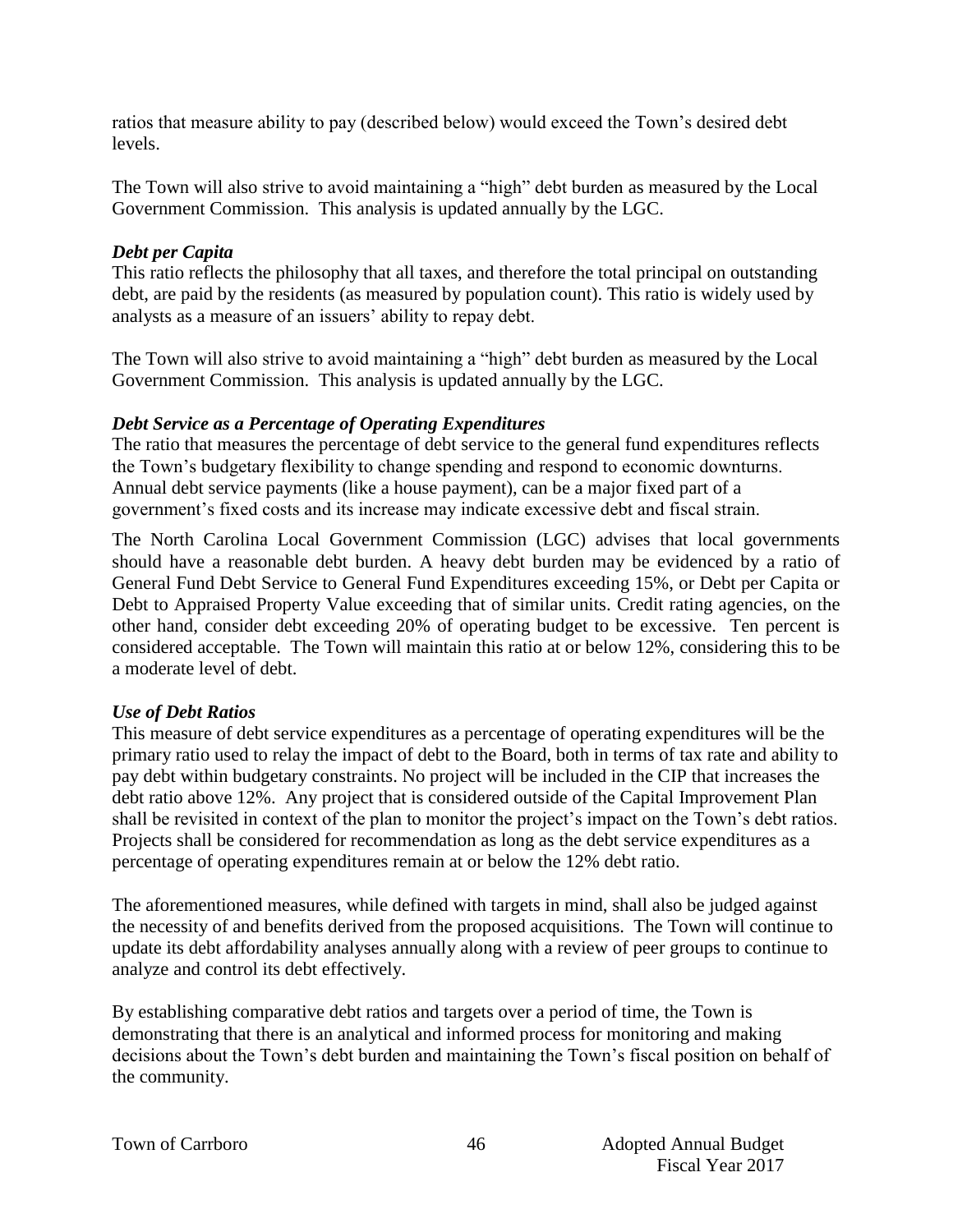#### **Bond Ratings**

The Town's current bond ratings are: Standard and Poor's AAA; and, Moody's Aa1. The Town will maintain continuing disclosure and good communications with bond rating agencies and financial institutions on the Town's financial condition and operations.

#### **Debt Issuance and Structure**

The Town will strive to issue general obligation bonds no more frequently than once in any fiscal year. The scheduling of bond sales and installment purchase decisions and the amount will be determined each year by the Board of Aldermen. These decisions will be based upon the identified cash flow requirements for each project financed, market conditions, and other relevant factors.

The Board may fund upfront project costs and reimburse these costs when bonds are sold. In these situations, the Board will adopt reimbursement resolutions prior to the expenditure of project funds.

For most debt issues, the actual structure and sale is conducted in conjunction with the Local Government Commission (LGC), a division of the Office of State Treasurer. The LGC functions as the financial advisor to local governments when issuing debt. Structuring must take into consideration current conditions and practices in the municipal finance market.

The Town will seek level or declining debt repayment schedules on long-term bonded debt, as encouraged by the LGC. Debt requiring balloon principal payments reserved at the end of the issue term will be avoided. General obligation bonds will be generally competitively bid with no more than a 20-year life.

For short-term installment financings on capital items and equipment, the Town will rely on a competitive bidding process and the debt term will not exceed the useful life of the asset.

## **Capital Planning and Debt Determination**

The Town will adopt a six-year capital improvements plan (CIP) annually. Debt financing and the associated policies will be considered in conjunction with the CIP with approval of funding and projects by the Board of Aldermen.

Any capital item that has not been included in the CIP, but because of its critical or emergency need where timing was not anticipated in the CIP or budgetary process, or is mandated immediately by either State or Federal requirements, will be considered for approval for debt financing.

## **BUDGETARY ACCOUNTING AND REPORTING**

#### *Budget Adoption*

The Town operates under an annual budget ordinance in accordance with the Local Government Budget and Fiscal Control Act (North Carolina General Statutes Section 159). These statutes require that the Board of Aldermen adopt a balanced budget in which estimated revenues and appropriated fund balances equal expenditures. The Town Manager must submit a balanced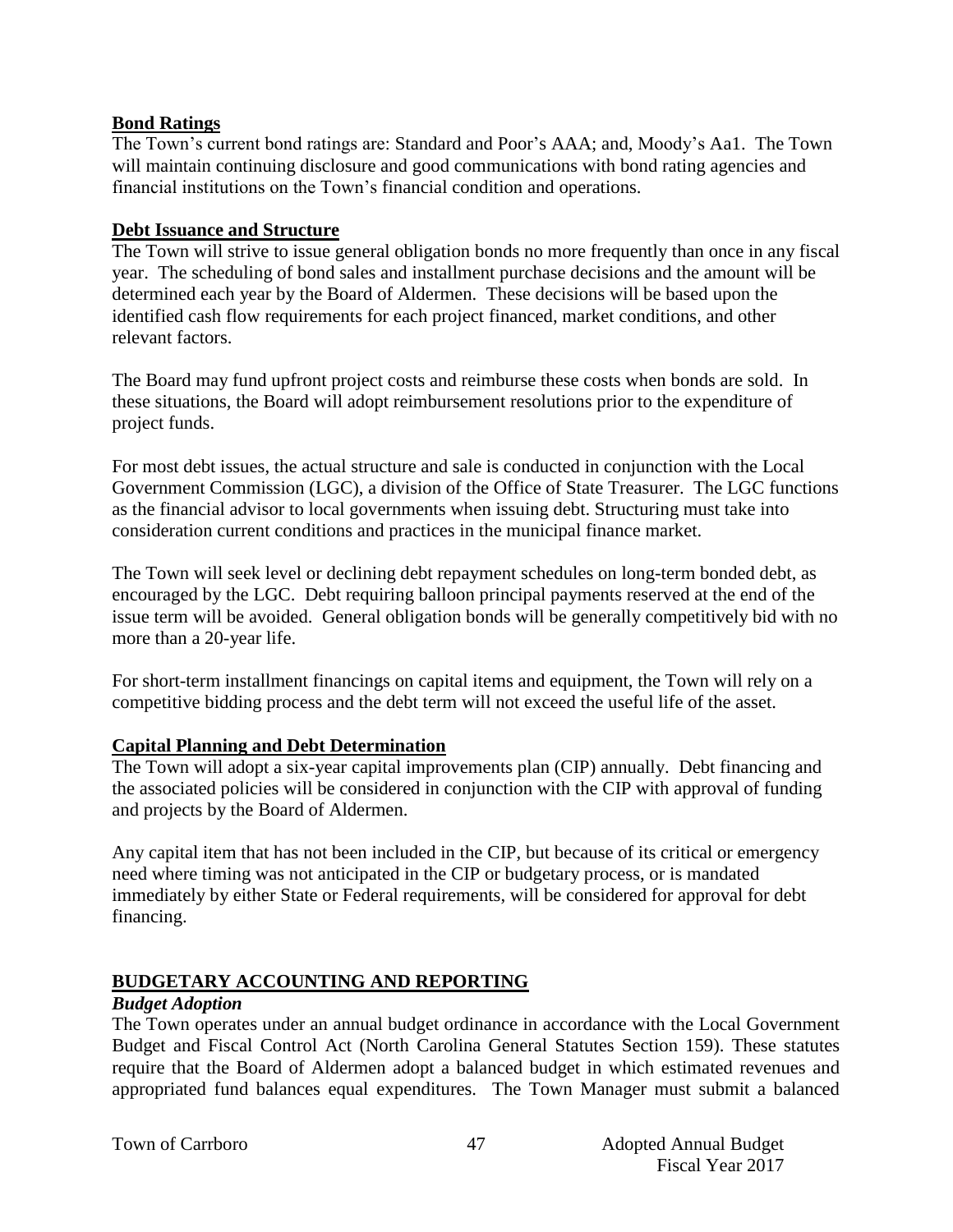budget proposal to the Board by June 1 of each year, and the Board must adopt the Budget Ordinance by July 1. A formal public hearing is required to obtain community comments of the proposed budget before the Board adopts the budget. By state law, the fiscal year begins on July 1 and ends on June 30.

An annual budget is adopted for the General Fund. All annual appropriations lapse at the fiscal year end. Project ordinances are adopted for the remaining Special Revenue Funds, and the Capital Projects Fund.

## *Basis of Accounting and Budgeting*

The budget is adopted using the modified accrual method of accounting. Under this basis, revenues are recognized in the period received and accrued if considered to be both measurable and available to pay current liabilities. The Town considers all revenues available if they are collected within 90 days after year-end, except for property taxes. Those revenues susceptible to accrual include: investments, sales tax, and grants-in-aids earned. Expenditures are recognized when a liability is incurred. On a budgetary basis, revenues are recorded by source of revenue (property tax, intergovernmental, taxes and licenses, etc) and expenditures are recorded by department, function or project. Expenditures may not legally exceed appropriations at the departmental level for all annually budgeted funds and at the fund level for multi-year funds.

| <b>Fund Type</b>   | <b>Fund Category</b> | <b>Basis of Accounting</b> | <b>Budgetary Accounting</b> |
|--------------------|----------------------|----------------------------|-----------------------------|
| General Fund Group | Governmental         | Modified Accrual           | Modified Accrual            |
| Special Revenue    | Governmental         | Modified Accrual           | Modified Accrual            |
| Capital Projects   | Governmental         | Modified Accrual           | Modified Accrual            |

Within the budget ordinance, the general fund is further divided into functions, which represent the level of authorization, by the governing board. Revenue functions include Ad Valorem (Property Taxes), Local Sales Taxes, Other Taxes/Licenses, Restricted and Unrestricted Intergovernmental Revenues, Permit and Fees, Sales and Services, Investment Earnings, Other Revenues, Other Financing Sources, and Fund Balance Appropriated.

Expenditure functions are primarily budgeted at the departmental level and include: Mayor and Board of Aldermen, Advisory Boards, Governance Support, Town Manager, Economic and Community Development, Town Clerk, Management Services, Personnel, Police, Fire, Planning, Transportation, Public Works, Parks and Recreation, Non-departmental, and Debt Service.

The Board of Aldermen may authorize and budget for capital projects and multi-year special revenue funds in its annual budget ordinance. The project ordinance authorizes all appropriations necessary for the completion of projects.

## *Amending the Budget*

The Board of Aldermen must approve all transfers between funds, transfers from non-fuel contingency, and amendments to capital project ordinances.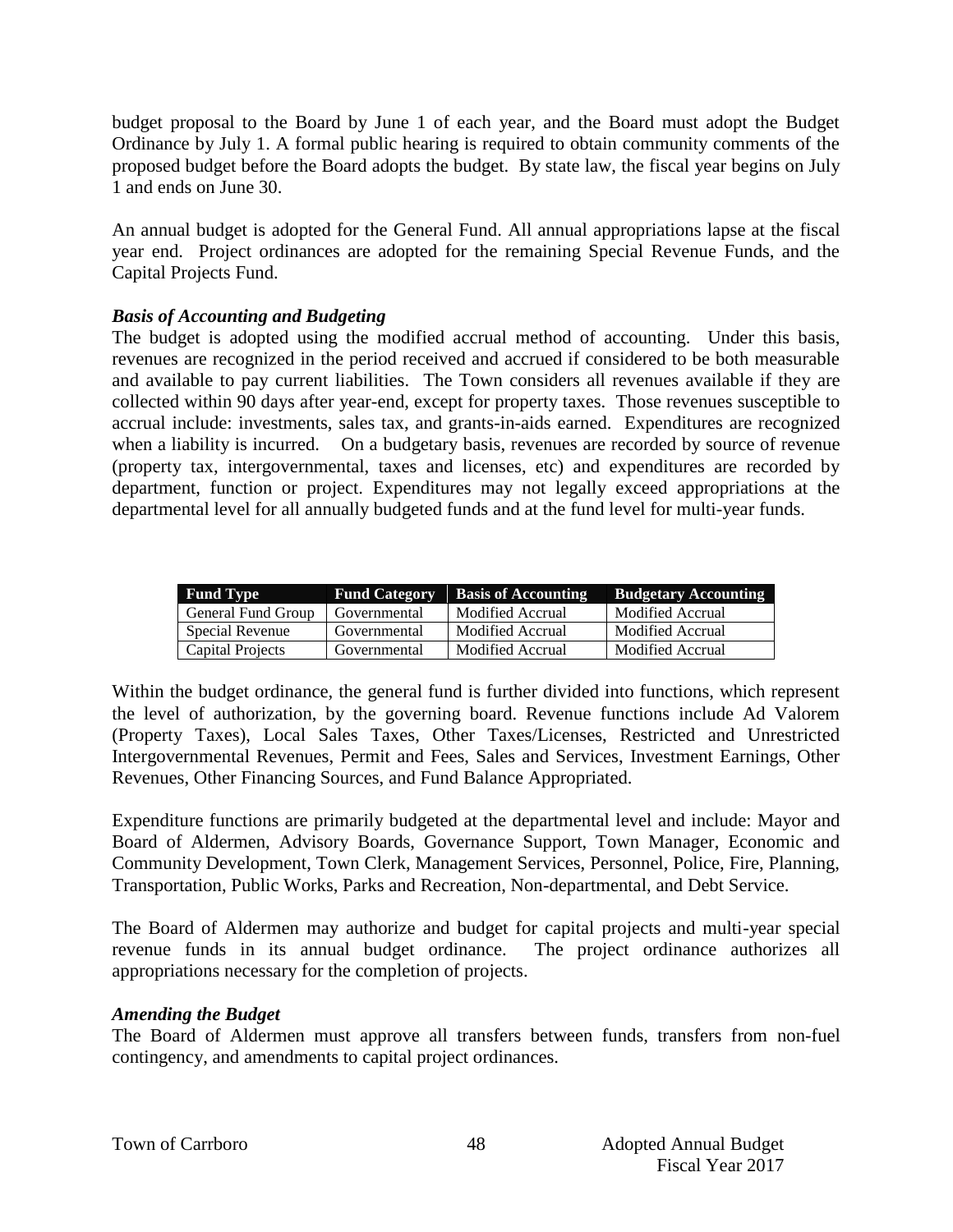The Town Manager can transfer between departments and functions within the General Fund without further action by the Board. In addition, all operating funds encumbered or designated within fund balance for project expenditures as confirmed in the annual June 30 audit of the previous year shall be re-appropriated to the next fiscal year without further action by the Board. All other types of amendments within the General Fund must be approved by the Board (i.e., approving revenues and expenditures associated with a grant, transferring operating funds from one function to another that is not related to pay adjustments).

Capital project ordinances are approved at the project level. The Town Manager may approve line item transfers within a project as long as the project can still be achieved without increasing the total funding of the project. An amendment is required when the budget established for the project is not sufficient to complete the project in its entirety.

#### *Line Item Transfers*

While budgets are approved at the functional level within the budget ordinance, line-item budgets are controlled at three broad levels (categories) within a departmental cost center: salaries, operating, and capital outlay. Departments are only required to do a budget transfer form if there is a need to transfer funds between the broad categories of expenditures. The Finance Officer can process the transfers within a department at the request of the department head.

#### *Purchase Orders*

Purchase orders must be issued for purchases exceeding \$500 with exception of purchases specifically exempted by the Town's purchasing policy. Purchase requisitions under \$500 do not require approval by the Purchasing Officer.

## *Capital Outlay*

All capital items (items exceeding \$5,000 and having a useful life of more than one year) must be approved in accordance with the adopted budget. With GASB 34, the definition of capital outlay was refined to include infrastructure inventory including roads, bridges, and sidewalks, amongst other assets). Thresholds exist for buildings (\$20,000 minimum) and for infrastructure inventory (\$100,000 minimum). The annual budget document outlines those capital outlay items approved for purchase. Any changes must be approved through the transfer process outlined above.

#### *Position Control*

The annual pay plan adopted by the Board in conjunction with the budget lists authorized permanent positions.

## **FINANCIAL FUND STRUCTURE**

The accounts of the Town are organized on the basis of funds or account groups with each fund constituting a separate accounting entity. The operations of each fund are accounted for by providing a separate set of self-balancing accounts reflecting its assets, liabilities, fund balance, revenues and expenditures. Town resources are allocated to and accounted for individual funds